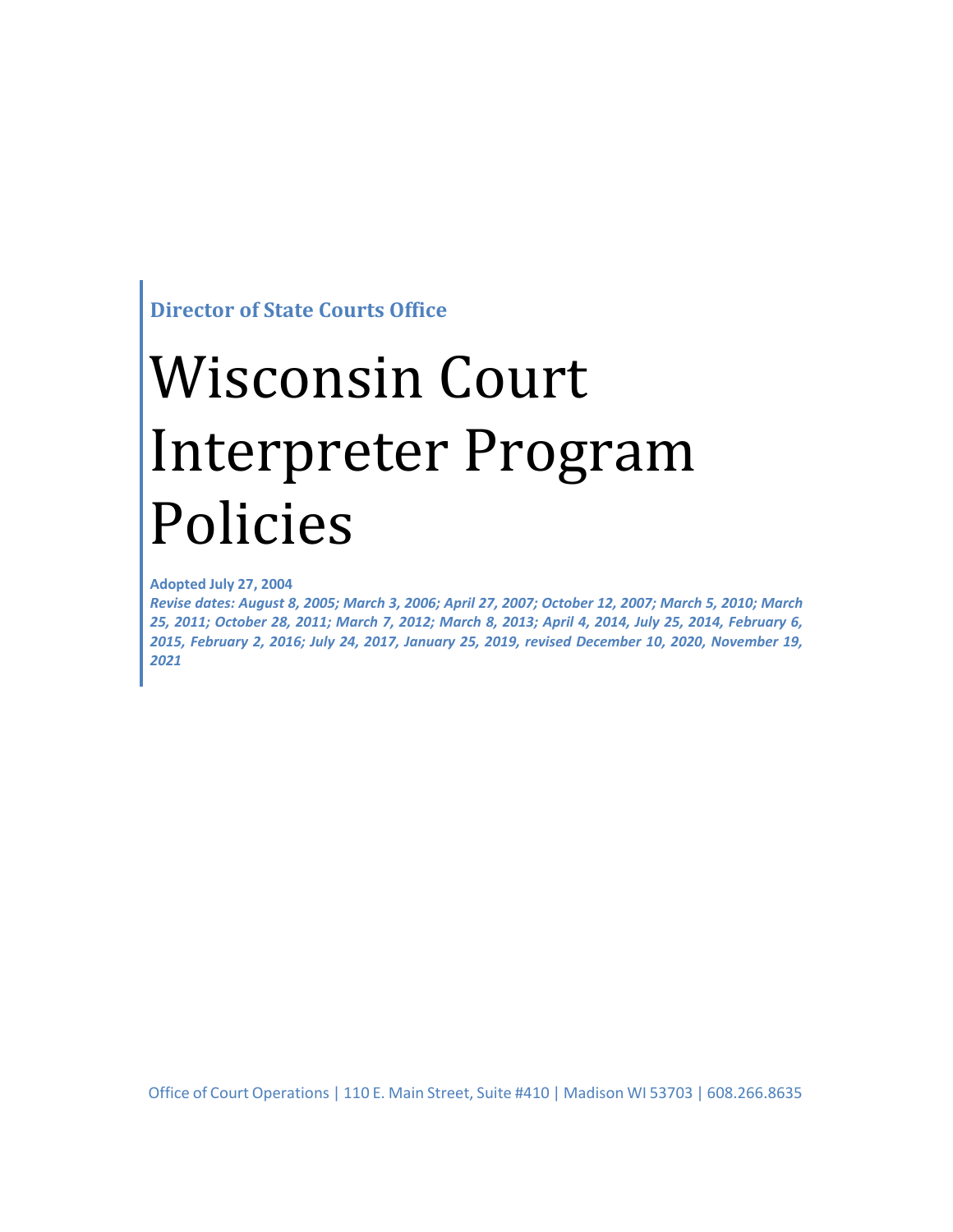| 1.  |     |
|-----|-----|
| 2.  |     |
| 3.  |     |
|     |     |
|     |     |
|     |     |
| 4.  |     |
|     | 4.1 |
| 5.  |     |
|     |     |
|     |     |
|     |     |
| 6.  |     |
|     |     |
|     |     |
|     | 6.3 |
|     |     |
|     |     |
|     |     |
|     |     |
| 8.  |     |
| 9.  |     |
|     |     |
|     |     |
| 10. |     |
|     |     |
|     |     |
| 11. |     |
| 12. |     |
| 13. |     |
|     |     |
|     |     |
|     |     |
| 14. |     |
|     |     |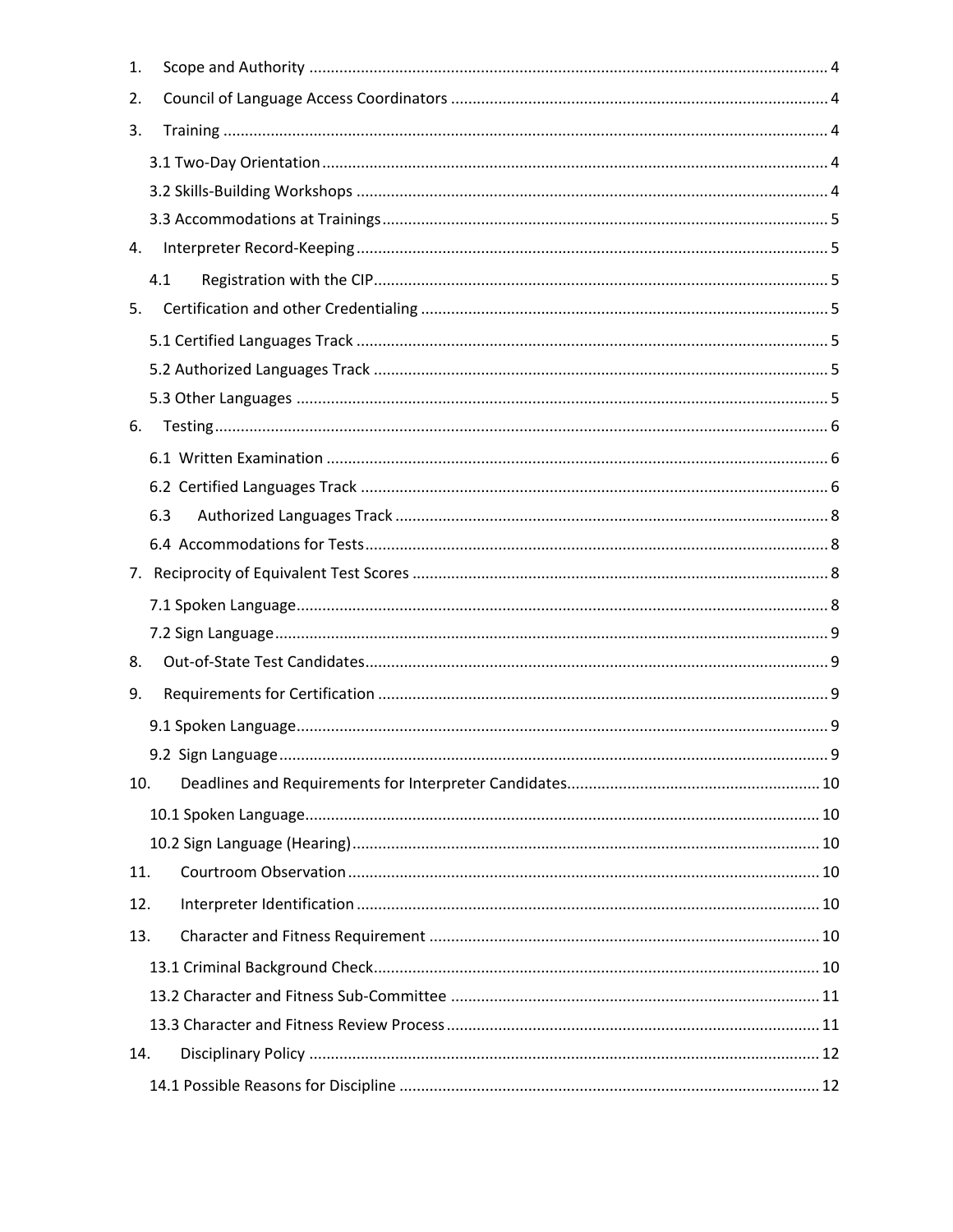| 15.  |  |  |  |  |  |
|------|--|--|--|--|--|
|      |  |  |  |  |  |
|      |  |  |  |  |  |
|      |  |  |  |  |  |
|      |  |  |  |  |  |
| 15.5 |  |  |  |  |  |
| 15.6 |  |  |  |  |  |
| 16.  |  |  |  |  |  |
|      |  |  |  |  |  |
| 17.  |  |  |  |  |  |
| 18.  |  |  |  |  |  |
| 19.  |  |  |  |  |  |
| 20.  |  |  |  |  |  |
|      |  |  |  |  |  |
|      |  |  |  |  |  |
|      |  |  |  |  |  |
|      |  |  |  |  |  |
|      |  |  |  |  |  |
|      |  |  |  |  |  |
| 21.  |  |  |  |  |  |
| 22.  |  |  |  |  |  |
| 23.  |  |  |  |  |  |
| 24.  |  |  |  |  |  |
| 25.  |  |  |  |  |  |
| 26.  |  |  |  |  |  |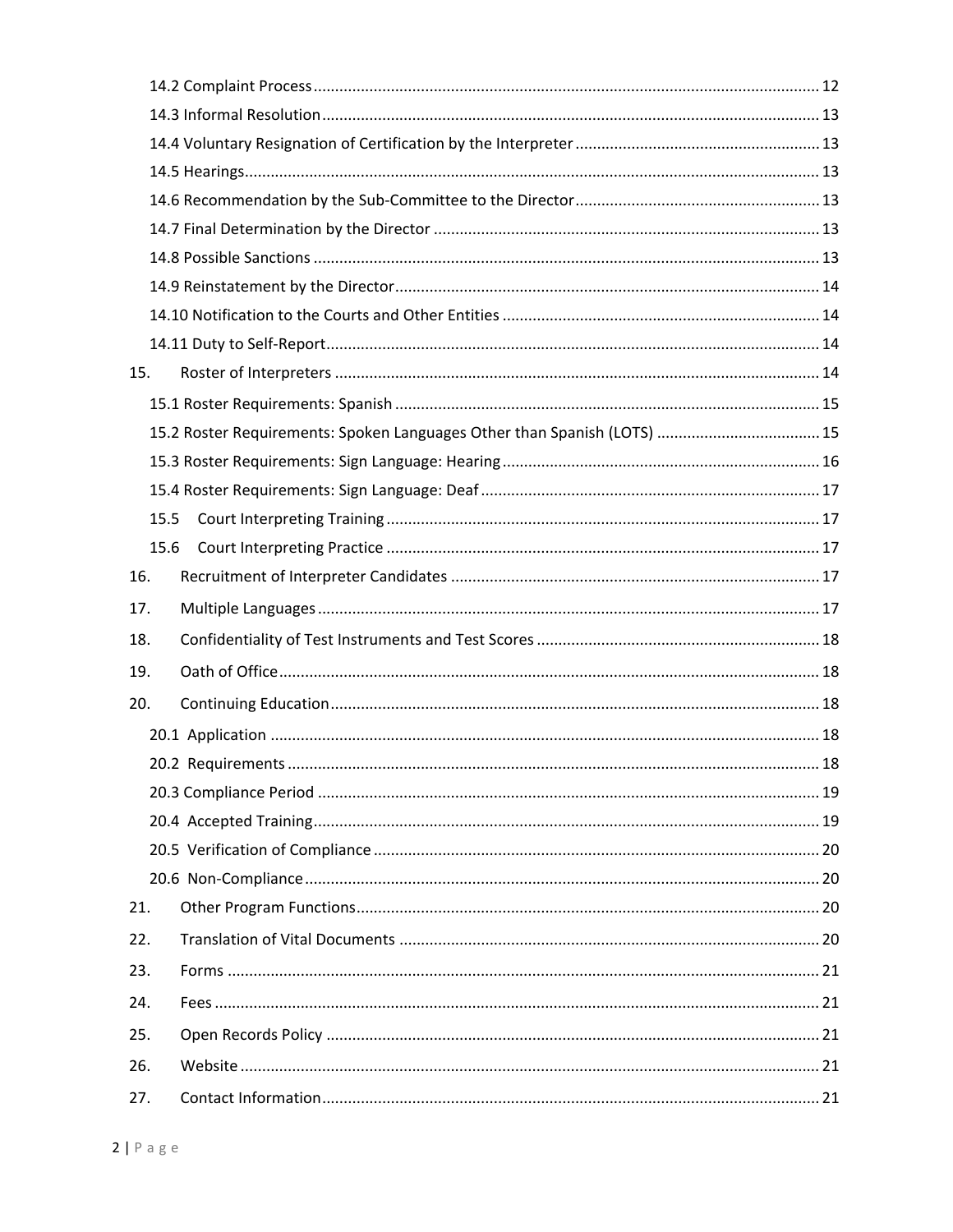| Appendix A: Documentation of Accommodation for the Court Interpreter Written Exam  22 |  |
|---------------------------------------------------------------------------------------|--|
| Appendix B: Documentation of Accommodation for the Court Interpreter Oral Exam  24    |  |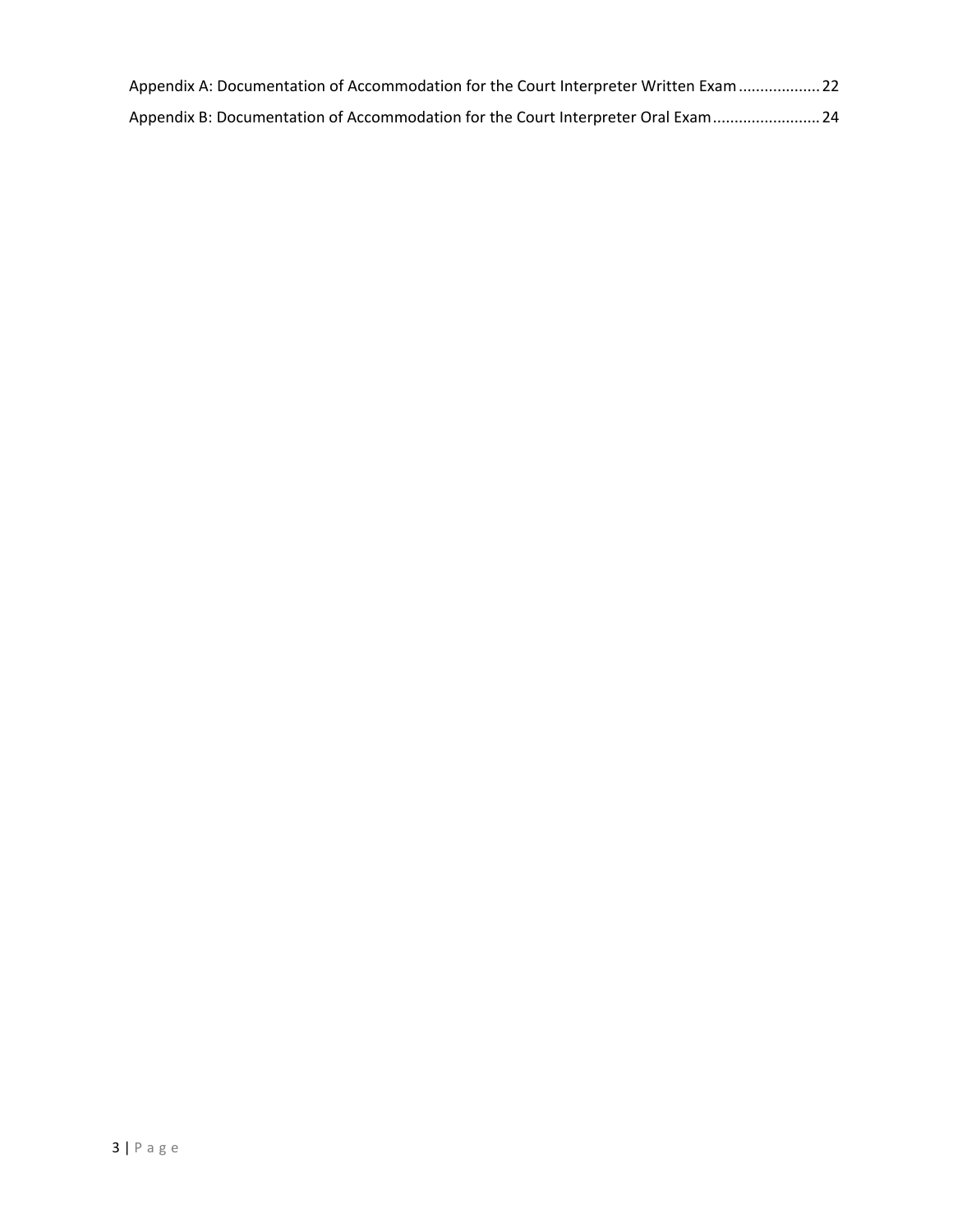## <span id="page-4-0"></span>**1. Scope and Authority**

The Wisconsin Supreme Court is committed to providing language services and access to justice for people of limited English proficiency (LEP). As part of that commitment, the Director of State Courts Office ("the Director") developed the Court Interpreter Program ("CIP") to train and test interpreters, educate court officials on compliance with state and federal laws regarding language access and best practices for using interpreters, translate court forms, and address related language access issues. This document outlines the procedures and policies for the recruitment, training, and certification of persons to act as qualified interpreters in a court proceeding and court-related events; and for the coordination, discipline, retention, and training of those interpreters. Policy direction is provided by the Committee to Improve Interpreting and Translation in the Wisconsin Courts ("the Committee") which has been working on policy and program development since 1999.

## <span id="page-4-1"></span>**2. Council of Language Access Coordinators**

Wisconsin is a member of the Council of Language Access Coordinators ("CLAC") which is a partnership of US states and territories that have pooled financial and other resources to develop, maintain, and administer court interpreting exams to support court interpreter certification programs and other language-access services. The National Center for State Courts (NCSC) through its Language Access Services Section (LASS) houses and provides support for CLAC. The CLAC evolved from its origins as the Consortium for Language Access in the Courts after the Conference of Chief Justices (CCJ) and the Conference of State Court Administrators (COSCA) determined that language access is a vital and fundamental court service. As a result of that determination, COSCA and CCJ voted to establish a subcommittee of the CCJ/COSCA's joint Access, Fairness, Public Trust and Confidence (AFPTC) Committee. This subcommittee, the Language Access Advisory Committee (LAAC), is comprised of COSCA members and non-voting CLAC liaisons who are dedicated to providing national leadership on language access issues and initiatives affecting court systems.

#### <span id="page-4-3"></span><span id="page-4-2"></span>**3. Training**

#### **3.1 Orientation**

The CIP offers introductory orientation programs twice a year in-person or via Zoom. . This orientation is designed to give interpreters an overview of the needs and expectations of the court, and is appropriate for both spoken and qualified sign language interpreters. The program covers ethical conduct, protocols for court interpreting, legal terminology and procedure, and basic interpreting skills. The orientation program lasts eighteen (18) hours, and attendance on all the training sessions is a mandatory first step for all interpreter candidates. Training materials are provided by the CIP through a file hosting service or flash drive.

All interested participants must submit an application detailing their personal contact information, interpreting experience, qualifications, and interest. Participants must be at least 18 years old to attend. American Sign Language (ASL) interpreters must hold a Certificate of Interpretation (CI) and a Certificate of Transliteration (CT) or NIC (National Interpreter Certification) from the Registry of Interpreters for the Deaf (RID), Board for Evaluation of Interpreters (BEI) Advanced or BEI Master, or an equivalent credential from an approved entity, and be licensed by the Wisconsin Department of Safety and Professional Services (DSPS) to be eligible to attend orientation training.

Walk-ins are not allowed and no one will be admitted without payment. Children or guests are not permitted to attend unless a valid reason for attendance exists and a request is made to the program manager prior to the start of training. Complete fee refunds may be allowed if the request is received by the CIP at least five (5) business days prior to the training date. All other requests for refunds will be considered individually and may include a refund less a \$50 late cancellation fee to cover the costs of catering and printing. The CIP may cancel an orientation if a minimum number of applicants have not registered by the corresponding deadline. In the event an orientation is cancelled, individuals who have registered will be given the opportunity to apply the fee to the next scheduled session or receive a complete refund.

#### <span id="page-4-4"></span>**3.2 Skills-Building Workshops**

The CIP may offer additional language-specific or language-neutral skills-building workshops for interpreters. The purpose of the workshops is to improve interpreting skills, build vocabulary, and learn techniques for self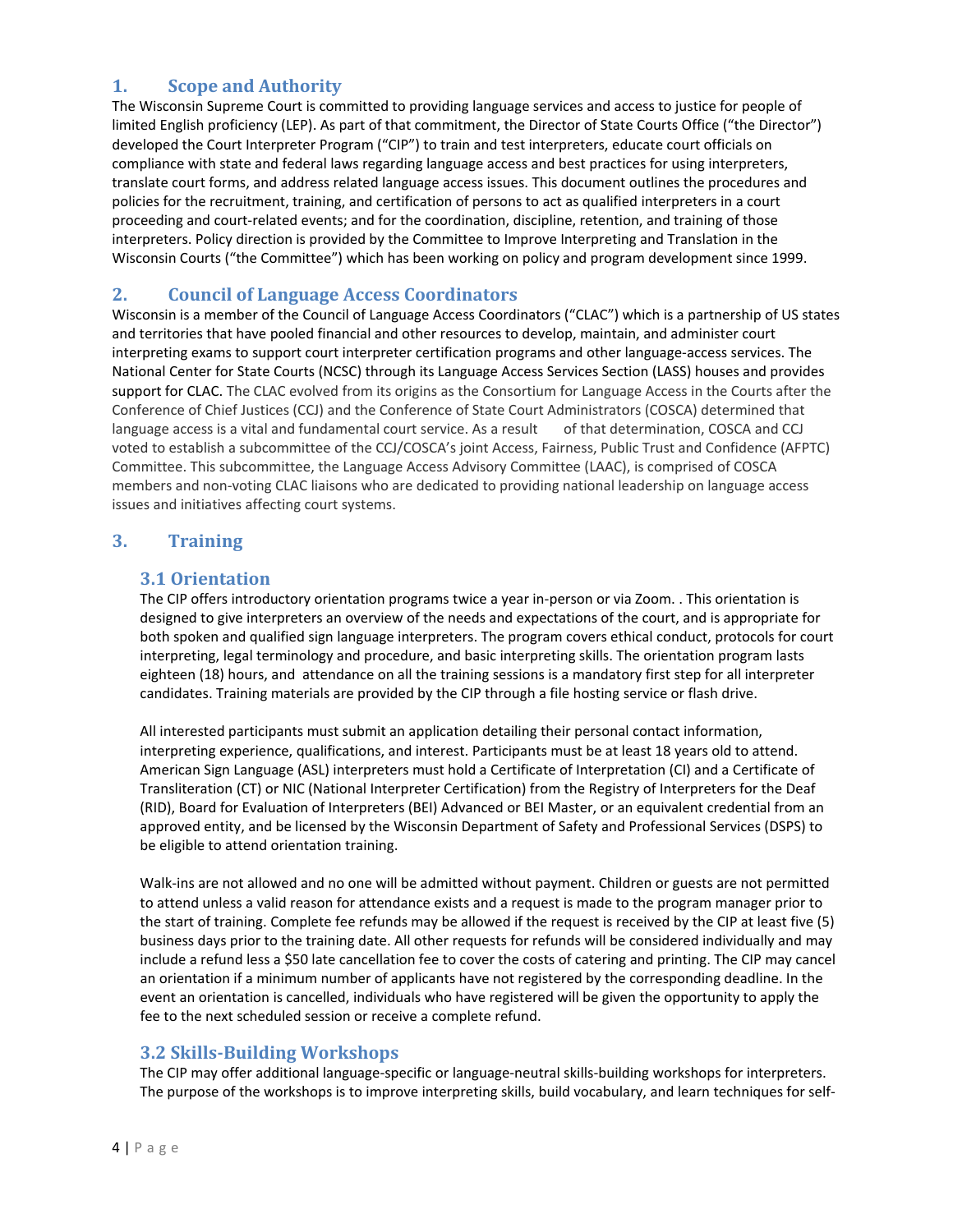assessment. Interpreter candidates who have attended orientation and begun the testing process are eligible to attend. Space is generally limited and preference will be given to interpreters who are eligible to take the oral examination and who demonstrate a commitment to work in court. Complete fee refunds may be allowed if the request is received by the CIP at least five (5) business days prior to the training date. All other requests for refunds will be considered individually and may include a refund less a \$50 late cancellation fee. The CIP may cancel a skill-building workshop if a minimum number of applicants have not registered by the corresponding deadline. Complete refunds will be issued to individuals in the event of a cancellation by the CIP.

#### <span id="page-5-0"></span>**3.3 Accommodations at Trainings**

An individual with a disability under the Americans with Disabilities Act (ADA) who requires a reasonable accommodation to participate at a training must submit a request with the application. The program manager will consider timely requests and advise the applicant of the accommodation that can be provided.

#### <span id="page-5-1"></span>**4. Interpreter Record-Keeping**

The CIP maintains an interpreter database which stores and tracks individual information on each person who is registered with the CIP, provides services to the courts, participates in the program, or whose certification is recognized by the CIP through reciprocity. An interpreter candidate's personal information will be entered into the application, which automatically assigns a number to each candidate serving as his or her Wisconsin interpreter identification (ID) number. The CIP is responsible for timely upkeep of the database which is maintained by regularly entering test scores, results of background checks, roster status, continuing education courses, changes in contact information, and any other relevant details.

#### <span id="page-5-2"></span>**4.1 Registration with the CIP**

Any individual working through an agency or independently who is providing interpreter services to the courts and who has not participated in the CIP certification program must complete a "New Interpreter Registration Form" detailing contact information, date of birth, agency affiliation if applicable, and a signed affirmation that he or she will abide by Wisconsin's Code of Ethics for Interpreters.

#### <span id="page-5-3"></span>**5. Certification and other Credentialing**

The Director through the CIP is the only entity in the state that offers certification and credentialing for court interpreters of spoken languages. The CIP offers two tracks of credentialing: 1) Certified languages track and 2) Authorized languages track.

#### <span id="page-5-4"></span>**5.1 Certified Languages Track**

Interpreter candidates who speak the following languages must follow the Certified languages track in order to obtain their certification: Arabic, Bosnian-Serbian-Croatian (BSC), Cantonese, French, Haitian Creole, Hmong, Korean, Mandarin, Polish, Portuguese, Russian, Somali, Spanish, Tagalog, Turkish, and Vietnamese. Certified interpreters hold the highest credentials for court interpreting in the legal system.

#### <span id="page-5-5"></span>**5.2 Authorized Languages Track**

Interpreter candidates who speak the following languages may follow the Authorized languages track in order to obtain their credentials: Afrikaans, Akan-Twi, Albanian, Armenian, Assyrian, Azerbaijani, Baluchi, Bengali, Bulgarian, Burmese, Cebuano, Chavacano, \*\*Chechen, Czech, Danish, Dari, Dutch, Finnish, Ga, Georgian, German, Greek (Modern), Guajarati, Hausa, Hebrew, Hindi, Hungarian, Ilocano, Italian, Iraqi, Japanese, Javanese, Kazakh, Kikongo-Kongo, Kinyarwanda, Kirundi, Krio, \*\*Kurdish-Kurmanji, Kurdish-Sorani, Lao, \*\*Lingala, Malay, Malayalam, Mandingo-Bambara, Marshallese, Mongolian, Nepali, Norwegian, Pashto, Persian Farsi, Punjabi, Romanian, \*\*Sindhi, Sinhalese, Slovak, Swahili, Swedish, Tajik, Tamil, Tausug, Telugu, Thai, Turkish, Turkmen, Uighur, Ukrainian, Urdu, Uzbek, Wolof, Yoruba, and Zulu.

#### <span id="page-5-6"></span>**5.3 Other Languages**

The CIP may use other test instruments for assessing qualifications of interpreter candidates who speak a language not included in either the Certified languages or Authorized languages track.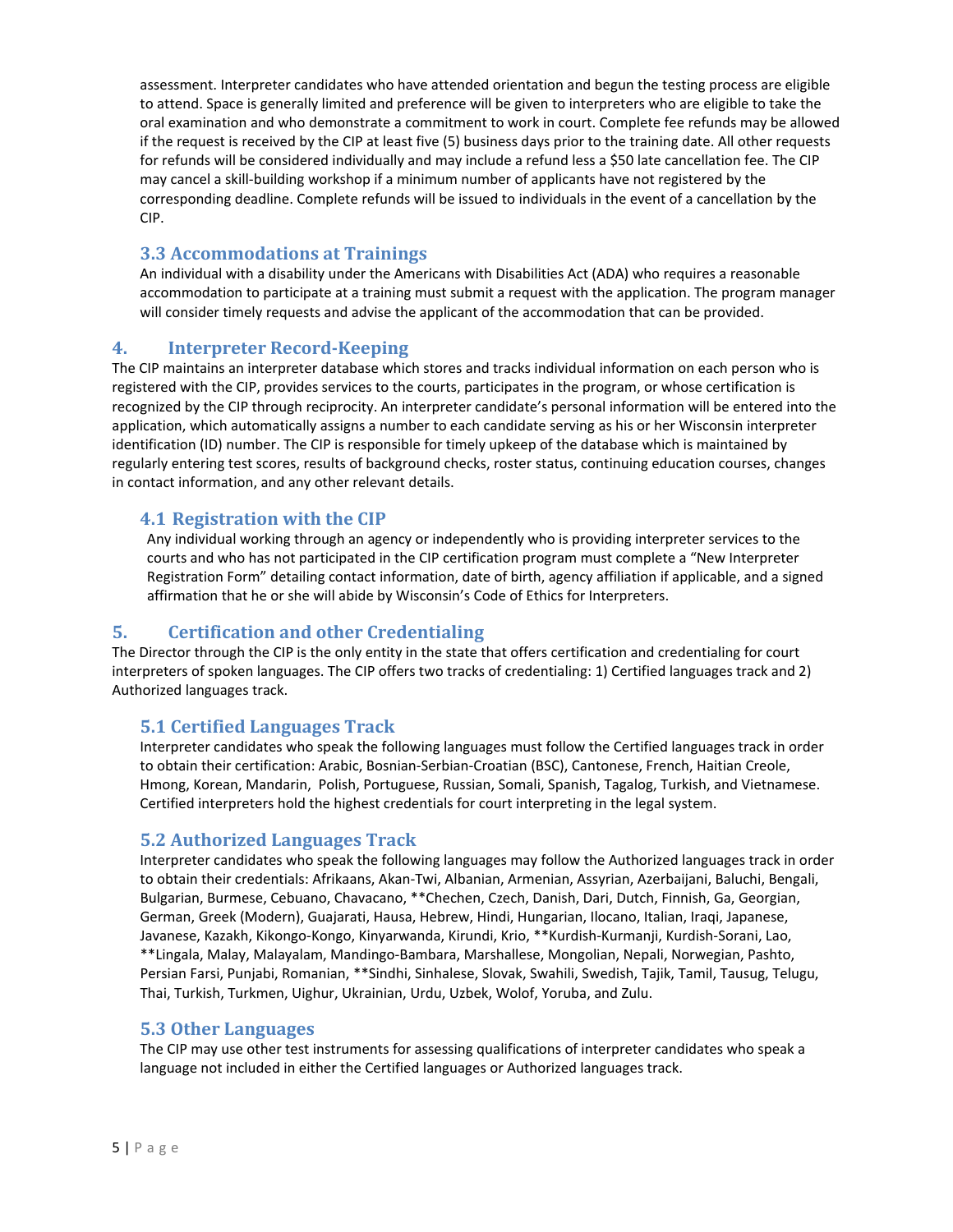## <span id="page-6-0"></span>**6. Testing**

The CIP uses written and oral test instruments developed and maintained by the NCSC or other valid test instruments developed by approved organizations as part of its credentialing process. The CIP abides by test administration standards and protocols developed by the NCSC when using its test instruments that are outlined in the Memorandum of Understanding on State Court Interpreter Testing.

#### <span id="page-6-1"></span>**6.1 Written Examination**

The written examination is a mandatory screening device all spoken and sign language candidates must take regardless of the track he or she is following. It is a multiple-choice test developed by the NCSC that measures candidates' knowledge of the three areas central to the work of a court interpreter at the level of a minimally qualified professional: 1) English language, 2) court-related terms and usage, and 3) ethics and professional conduct.

The written examination is offered approximately four (4) weeks after orientation generally in locations where orientation was held. Upon completion of the orientation training, interpreters may register for the written examination at any location by submitting an application with the fee by the corresponding deadline. The CIP will send a confirmation notice to test registrants at least one (1) week before the testing date by email or US mail if no email address is on file. Test candidates who are unable to take the exam and notify the CIP at least five (5) business days prior to the candidate's test date may be allowed to transfer payment once to the next available testing opportunity or be issued a complete refund of their test fee. Test candidates who notify the CIP less than five (5) business days prior to the candidate's test date will not be issued a refund of the test fee. Walk-ins are not allowed. All test candidates must show valid photo identification prior to testing.

A passing score on the written exam is 80%. Test candidates will receive their results within 10 business days after the test date via email or US mail if no valid email address is on file.

## **6.1.1 Retake on Written Examination**

If another version of the multiple-choice test is available, the interpreter must wait at least six (6) months before re-taking. An interpreter candidate may take the same version of the test after twelve (12) months, but no candidate will be allowed to take any version of the multiple-choice test more than twice.

## **6.1.2 Rescore on Written Examination**

All scores on the multiple-choice examination are considered final. There is no option for requesting a rescore for the written test.

#### **6.1.3 Waiver of Written Examination**

Interpreters who are certified by the US Administrative Office of the Courts (US AOC), other states, or another approved entity who have been granted reciprocity by the CIP may waive the written examination. The requirement to take the written examination will be waived for interpreter candidates who have already passed the test and are retaking orientation per Sec. 10.

#### <span id="page-6-2"></span>**6.2 Certified Languages Track**

#### **6.2.1 Oral Certification Examination**

Candidates who have passed the written exam and are following the Certified languages track are eligible to take an oral certification examination. Oral certification examinations are performance tests developed by the NCSC. The level of performance the test measures is the minimum acceptable level for entry into the profession of spoken language court interpretation. The oral exams are developed to measure a candidate's ability to faithfully and accurately interpret the range of English ordinarily used in courtrooms into another language, and to understand and interpret into English what is said by a native speaker of another language. Every test includes a scoring dictionary and follows one of the two oral performance test models. The "standard model" is the original model used since the initial development of NCSC court interpreter exams and is sometimes referred to as a "full test" or a "whole test." It includes all three sections: sight translation,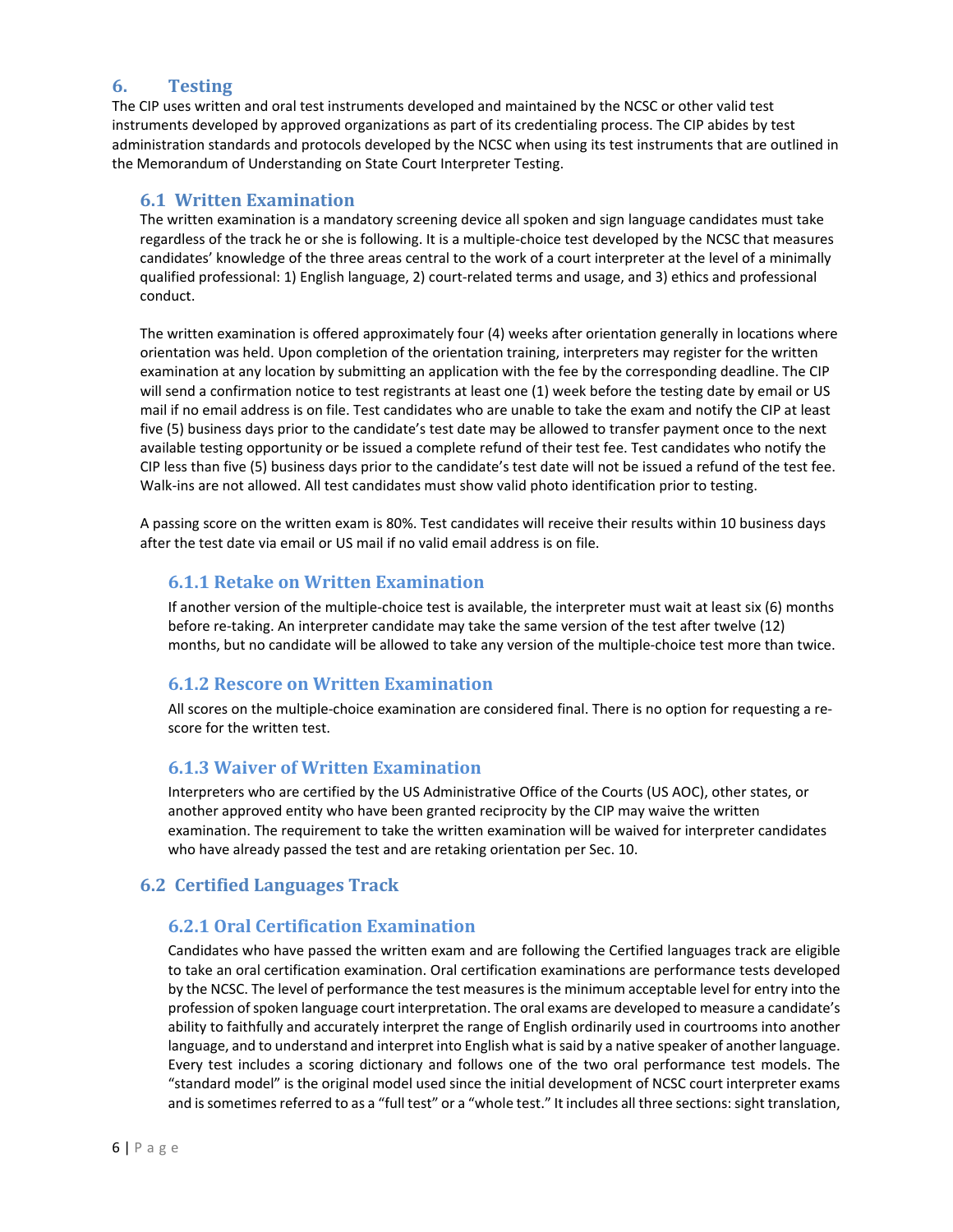consecutive, and simultaneous interpretation. The "abbreviated model" includes a simultaneous section and a measure of conversational proficiency in English to be chosen from a list of available standardized tests promulgated and maintained by the LASS.

Interpreter candidates who have passed the written examination and are following the Certified languages track may register to take the oral certification examination. Open testing periods are generally offered three (3) times per year with registration closing forty-five (45) business days prior to the first day of testing. To register for the oral certification examination, candidates must fill out an application and submit it to the CIP. Slots are held on a first come first serve basis. Complete test fees must be received by the registration deadline. Test candidates who are unable to take the exam and notify the CIP at least five (5) business days prior to the candidate's test date may be allowed to transfer payment once to the next available testing opportunity or be issued a complete refund of their test fee. Test candidates who notify the CIP less than five (5) business days prior to the candidate's test date may be issued a refund of the test fee less a \$50 processing fee. Walk-ins are not allowed. All test candidates must show valid photo identification prior to testing.

The passing score is 70% or higher for each of the three sections (Sight Translation, Consecutive and Simultaneous) and an overall score of 70% or higher. For the Sight Translation part, test candidates must score 65% or higher on each individual portion of the Sight Translation with an overall score of 70% or higher. The tests are graded by a team of NCSC-approved test raters. Test candidates will receive their results within six (6) to eight (8) weeks after the test date via email or US mail if no valid email address is on file.

## **6.2.2 Retake on Oral Certification Examination**

If another version of the oral test is available, the interpreter candidate must wait at least six (6) months before retaking it. An interpreter may take the same version of the test after twelve (12) months, but no interpreter will be allowed to take any version of the oral examination more than twice unless the program manager determines a valid reason for doing so exists. For languages where only one version of the oral certification exam exists, no candidate will be allowed to retake the oral certification exam more than four (4) times.

If an interpreter candidate passes one (1) or two (2) parts of the oral examination, he or she may opt to retake only that section or sections the candidate did not pass up to a period of eighteen (18) months from the date the test candidate first took the oral examination. If a test candidate does not pass the remaining section(s) of the oral examination within an 18-month period, he or she must retake the entire oral exam and a new 18-month period will commence.

## **6.2.3 Rescore on Oral Certification Examination**

If a test candidate passes two (2) parts of the oral examination and scores 67% or higher on the third part, an automatic rescore will be done on the failed section. If a test candidate passes one (1) part of the oral examination and scores 67% or higher on the remaining two (2) parts, an automatic rescore will be done on the two (2) failed sections. The CIP will bear the cost of an automatic rescore. The score(s) on any rerated section will be considered the final score(s) of the candidate. No test candidate may request a rescore once he or she has been notified of the test results.

## **6.2.4 Oral Test Raters**

The CIP uses a team of two (2) NCSC-approved raters who will rate each oral certification examination in accordance with the standards and procedures established by the NCSC. The rating team will identify who will serve as the lead rater. Each member of the team or the lead rater of the team will be required to sign a rater agreement letter with the CIP prior to commencement of the rating.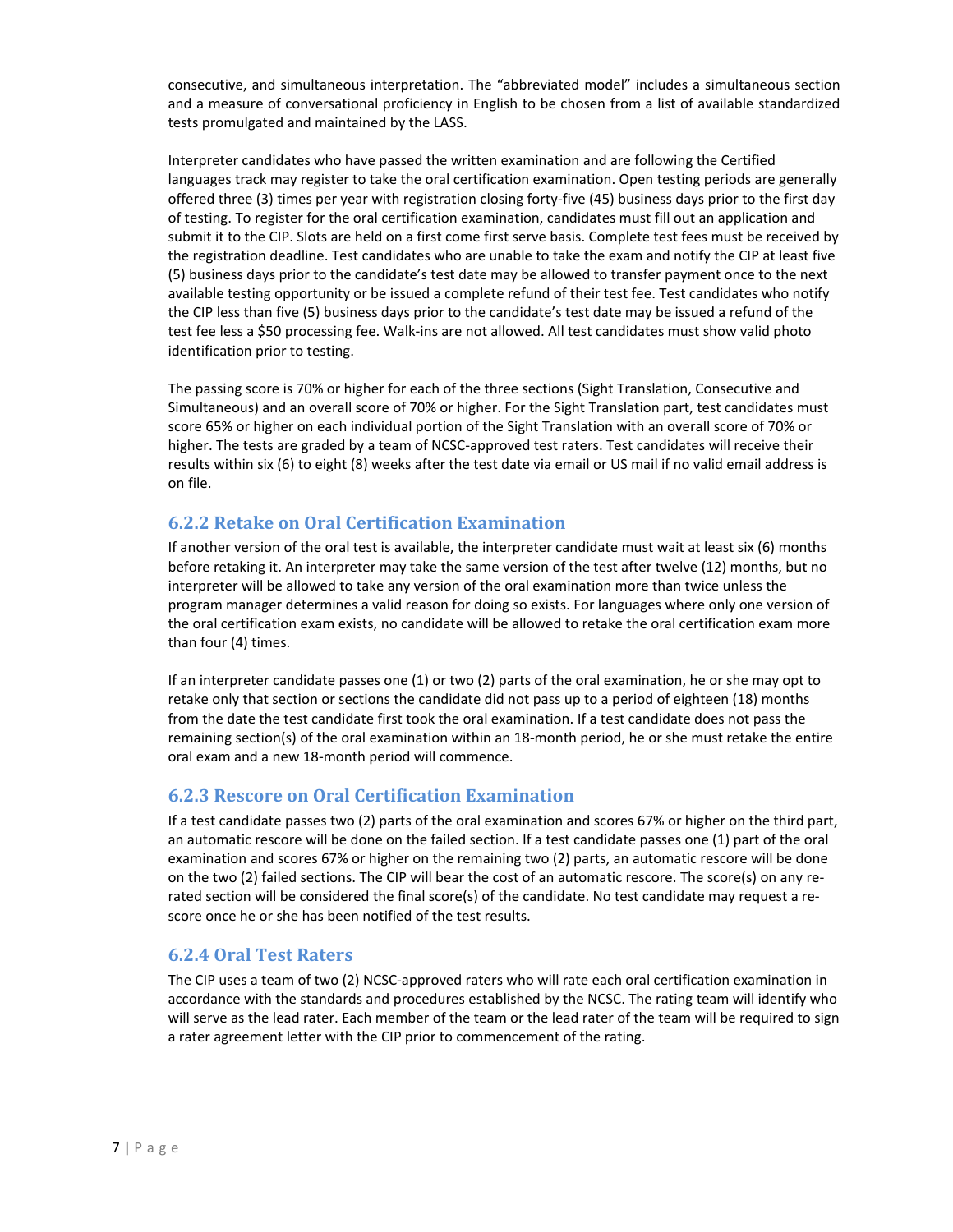#### <span id="page-8-0"></span>**6.3Authorized Languages Track**

#### **6.3.1 Oral Proficiency Interview**

Candidates who have passed the written examination and are following the Authorized languages track may register for an Oral Proficiency Interview (OPI) which the CIP offers through Language Testing International (LTI) or other approved provider. An OPI assesses a candidate's language proficiency by measuring his or her ability to use the language effectively and appropriately in real-life situations. The OPI does not test a candidate's interpreting skills. The CIP requires an OPI in English and the non-English language to verify the candidate's proficiency in **both** languages. A passing score on the OPI administered through LTI is Superior.

#### **6.3.3 Scheduling and Fees**

Open testing periods are offered throughout the year depending upon availability of the CIP staff and test proctor. To schedule an OPI, candidates must contact the CIP to set up an individual appointment. Complete testing fees must be received at least fifteen (15) business days prior to the testing date in order to hold a candidate's slot. If an applicant is unable to take the test and provides notice of cancellation within twenty-four (24) hours of the test time and date, the applicant may be provided a full refund upon request. Test candidates who do not cancel within twenty-four (24) hours of the test time and date may be provided a refund less a late-cancellation fee. All test candidates must show valid photo identification prior to testing.

#### **6.3.4 Retake on the Oral Proficiency Interview**

Candidates must wait at least six (6) months before re-taking an OPI.

#### **6.3.5 Rescore on the Oral Proficiency Interview**

There is no option for requesting a re-score on an OPI.

#### <span id="page-8-1"></span>**6.4 Accommodations for Tests**

A test candidate with a disability under the ADA may request an accommodation by submitting a timely written request. Requests for an accommodation during the written exam must be submitted on the form entitled "Documentation of Accommodation for the Court Interpreter Written Exam" at least thirty (30) business days in advance of the written testing date. (See Appendix A) Requests for an accommodation during the oral exam must be submitted on the form entitled "Documentation of Accommodation for the Court Interpreter Oral Certification Exam" at least thirty (30) business days in advance of the oral testing date. (See Appendix B) Requests for an accommodation during the OPI must be submitted in writing at least thirty (30) business days in advance of the testing date. The request for an accommodation during the OPI should document the disability, the specific accommodation being requested and be signed by a professional. The program manager will consider all timely requests and advise the applicant of the accommodation that can be provided.

#### <span id="page-8-2"></span>**7. Reciprocity of Equivalent Test Scores**

Reciprocity refers to recognition of an applicant's score on the NCSC oral examination that was administered in a different state or recognition of an applicant's score on an equivalent performance examination administered through an approved entity.

#### <span id="page-8-3"></span>**7.1 Spoken Language**

The CIP recognizes any of the following as equivalent:

- Federal Court Interpreter Certification Examination (FCICE);
- NCSC's oral examination administered in another state or territory with a score of 70% or higher on each section (Sight Translation, Consecutive, and Simultaneous) and an overall score of 70% or higher within one state or territory. Verification must be provided to the CIP that the candidate did not take the same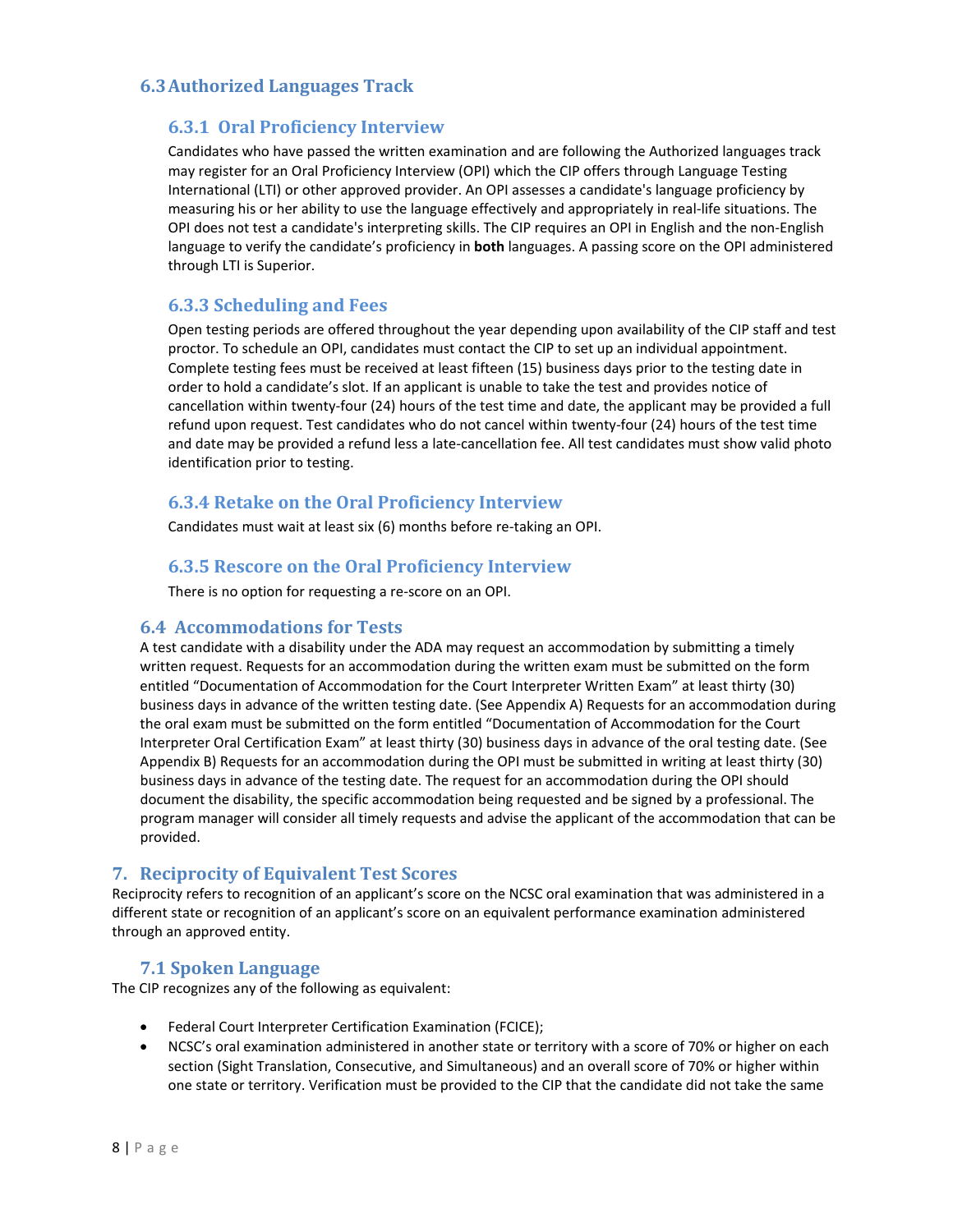version of the examination more than two times and did not retake the test more than once in a 10 month period;

<span id="page-9-0"></span>• National Association of Judiciary Interpreters and Translators (NAJIT) examination

#### **7.2 Sign Language**

- RID's Special Certificate: Legal (SC:L) or Conditional Legal Interpreting Permit-Relay (CLIP-R) from the Registry of Interpreters for the Deaf (RID);
- BEI Court Interpreter Certification (CIC)

Test scores from other non-NCSC examinations offered by approved entities may be considered by the CIP for purposes of reciprocity.

Certified interpreters from other jurisdictions who are seeking reciprocity with Wisconsin must submit an "Application for Reciprocity and Roster Status" form with supporting documentation to the CIP. A non-refundable \$150 application fee must be paid to the CIP. After the interpreter's supporting documentation has been verified, the interpreter seeking reciprocity must take the following sections of the CIP orientation for court interpreters: Overview of the Wisconsin Court System, Civil and Criminal Terminology, and SCR 63 Code of Ethics for Court Interpreters. After successful completion, the CIP will notify the interpreter if his/her request for reciprocity has been approved.

#### <span id="page-9-1"></span>**8. Out-of-State Test Candidates**

Out-of-state candidates who did not begin the certification process in Wisconsin but are seeking to test only in this state may be given the opportunity to do so at the discretion of the CIP manager. Wisconsin candidates will be given priority for testing slots over out-of-state candidates. For the oral exam, candidates in this category are required to sit for the entire test and must comply with the mandatory 6-month waiting period between testing. The oral examination fee for out-of-state candidates is \$450.

#### <span id="page-9-2"></span>**9. Requirements for Certification**

To be considered certified by the Director, an interpreter must meet all requirements listed below:

## <span id="page-9-3"></span>**9.1 Spoken Language**

- Complete orientation; and
- Pass the NCSC's multiple choice examination at 80% or higher; and
- Pass an oral certification examination with a score of 70% or higher on each section: Sight Translation, Consecutive, and Simultaneous; and
- Successfully complete a character and fitness screening which includes a criminal background check; and
- Complete at least eight (8) hours of circuit court observation with verification submitted on form CS-254; and
- Submit a notarized Oath of Office form to the CIP; and
- Maintain current contact information with the CIP which includes mailing address, telephone number(s), email address, and name changes; and

## <span id="page-9-4"></span>**9.2 Sign Language**

- Hold RID's SC:L, CLIP-R, or CDI; BEI CIC; or other credential deemed to be an equivalent; and
- Complete orientation; and
- Pass the NCSC's multiple-choice examination at 80% or higher; and
- Successfully complete a character and fitness screening which includes a criminal background check; and
- Submit a notarized Oath of Office form to the CIP; and
- Maintain current contact information with the CIP which includes mailing address, telephone number(s), email address, and name changes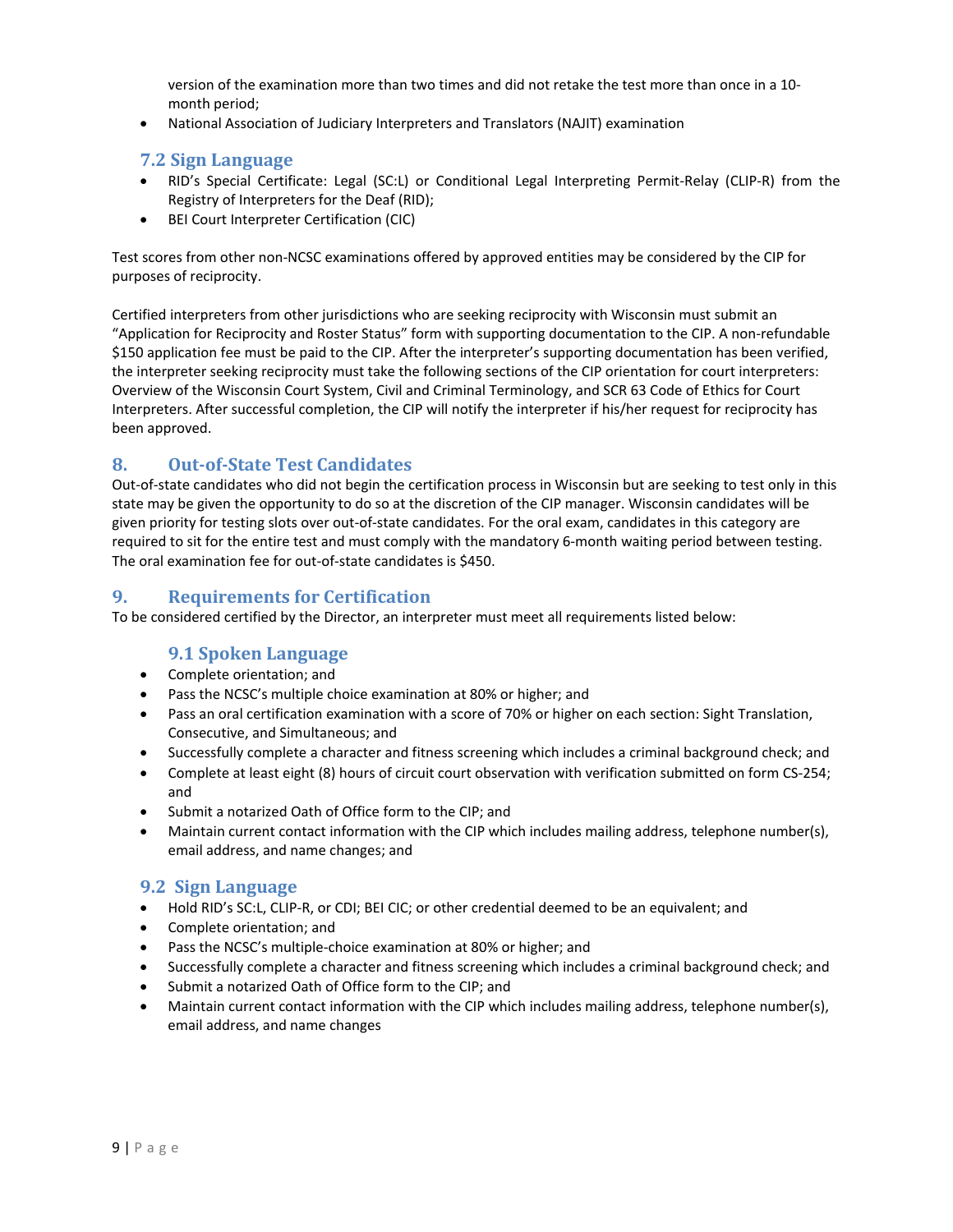# <span id="page-10-0"></span>**10. Deadlines and Requirements for Interpreter Candidates**

#### <span id="page-10-1"></span>**10.1 Spanish Language**

Spanish interpreter candidates have a 2-year deadline to attain certification. Beginning January 1, 2016, all Languages Other Than Spanish (LOTS) candidates have a 5-year deadline to attain certification or achieve roster status. The two (2) or five (5) year period begins when the candidate first attends orientation and ends either on October  $1<sup>st</sup>$  of the two (2) or five (5) year period which the candidate began orientation if the candidate attended orientation during the first half of the calendar year; or April 1<sup>st</sup> of the year following the two-year or five-year period when the candidate began orientation if the candidate attended orientation during the last half of the calendar year.:

If a Spanish interpreter candidate does not achieve certification within two (2) years of attending orientation; or if a LOTS interpreter candidate does not achieve certification or roster status within five (5) years of attending orientation, he or she must start the process over by retaking orientation. Interpreters who have unsuccessfully attempted to pass the oral examination within a 3-year period, will be required to take an Advanced Skills Course to improve their skills.

## <span id="page-10-2"></span>**10.2 Sign Language (Hearing)**

Beginning January 1, 2019 new sign language interpreters applying for roster appearance at the Provisional level will have 5 years from the date he or she was added to the roster. Provisional level interpreters listed on the roster as of January 1, 2019 will have 5 years to move up to the Certified level or until February 1, 2024. If a Provisional level sign interpreter does not achieve certification within the 5-year deadline, he or she will be removed from the roster.

#### <span id="page-10-3"></span>**11. Courtroom Observation**

All candidates seeking certification through the Director of State Courts must attend at least eight ( 8) hours of observation in circuit court upon completion of orientation and preferably prior to sitting for the oral certification examination or OPI. Form CS-254 must be completed by the interpreter candidate and submitted to the CIP. For sign language interpreters, court observation is not mandatory but is strongly recommended.

#### <span id="page-10-4"></span>**12. Interpreter Identification**

All certified spoken language interpreters whose credentials were conferred by Wisconsin will be issued identification consisting of a photo identification, plastic cover, and lanyard showing the interpreter's status as a certified interpreter and Wisconsin interpreter ID number. Sign language interpreters who attain legal certification and who reside in Wisconsin or work in Wisconsin courts will also be issued the same identification from the CIP once the CIP is notified of the legal credential. Certified interpreters who are working in any court throughout Wisconsin are required to wear this identification at all times and must abide by the terms and conditions associated with the identification established by the CIP. If at any time an interpreter's certification is revoked or suspended, the interpreter must return both the badge and lanyard to the CIP during the pendency of the revocation or suspension.

## <span id="page-10-5"></span>**13. Character and Fitness Requirement**

In order to protect the integrity of court proceedings and the safety of the public, interpreters are required to meet a character and fitness standard. A court interpreter should be one whose record of conduct justifies the trust of the courts, witnesses, jurors, attorneys, parties, and the public. A record manifesting significant deficiency in the honesty, trustworthiness, diligence, or reliability of an applicant is material to performance as a court interpreter and may warrant a denial of participation within the certification program or removal from the roster of interpreters.

## <span id="page-10-6"></span>**13.1 Criminal Background Check**

The CIP will conduct a criminal background check on all new participants who complete orientation coordinated by the Office of Management Services. The CIP will conduct a criminal background check annually on all interpreters listed on the roster.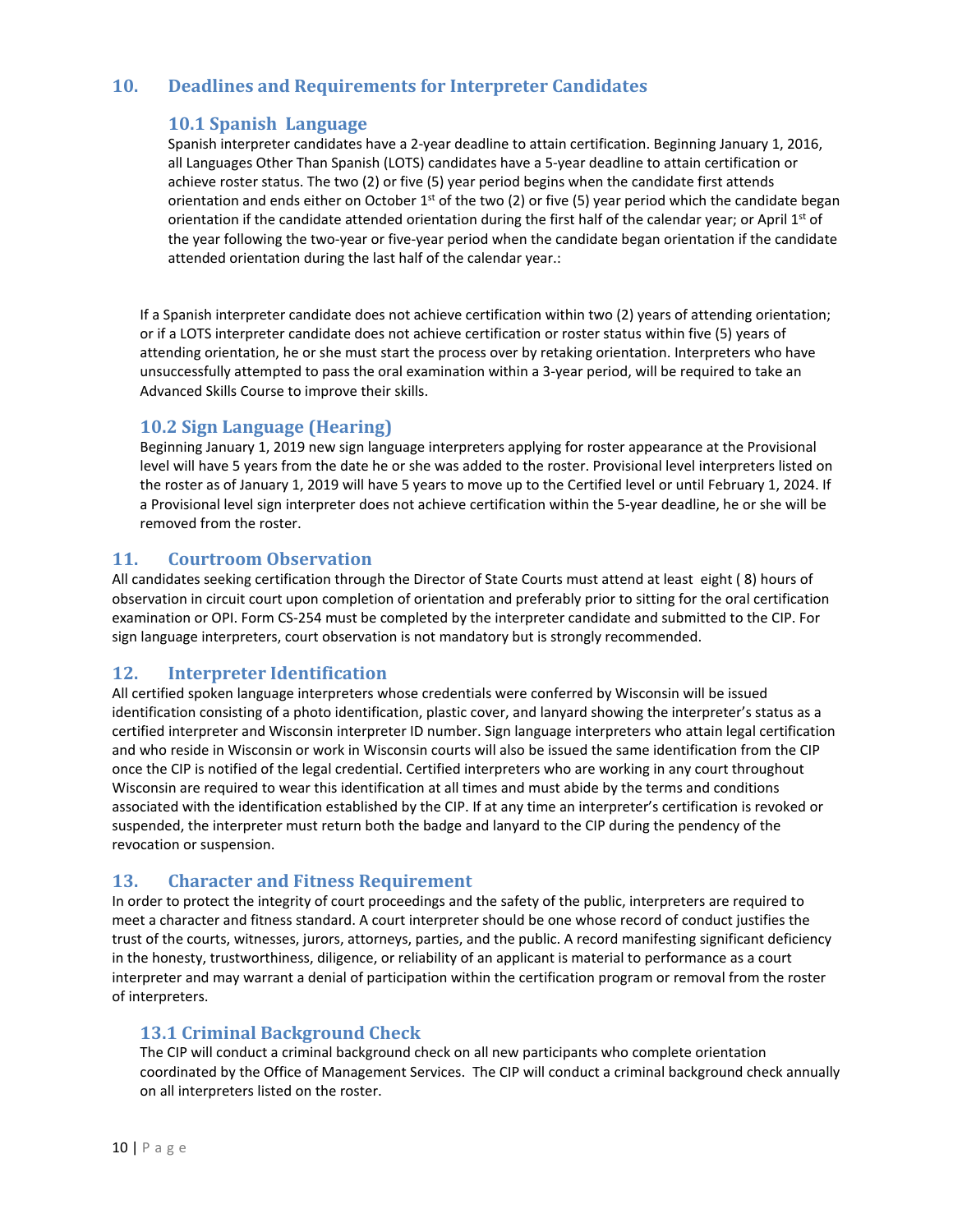For new participants, if the CIP finds a criminal conviction that may be material to the candidate's performance as a court interpreter, but the candidate does not intend to pursue certification, no action will be taken. If the CIP finds a criminal conviction that may be material to the interpreter candidate's performance as a court interpreter and the candidate intends to pursue certification, the matter will be referred to the Character and Fitness Sub-Committee. Cause for referral to the Character and Fitness Sub-Committee may include arrests; conviction of a felony; crimes involving dishonesty, deceit, or misrepresentation; crimes requiring registration as a sex offender; arrests or convictions of similar offenses in other jurisdictions; or other illegal behavior. In making a determination whether referral to the sub-committee is appropriate, the CIP manager may take into consideration other factors such as age of candidate when the conviction occurred, length of time from when the crime was committed; nature and seriousness of the offense; and disposition.

For interpreters listed on the roster, any new criminal conviction(s) will automatically be referred to the Character and Fitness Sub-Committee for review. While a character and fitness review is pending, the Director may suspend the interpreter's certification or appearance on the roster if it appears the interpreter's continued practice as an interpreter poses a substantial threat or harm to the public or to the integrity of the court system.

#### <span id="page-11-0"></span>**13.2 Character and Fitness Sub-Committee**

The Character and Fitness Sub-Committee ("the Sub-Committee") is a permanent group consisting of three (3) rotating members of the Committee. The composition of the Sub-Committee at all times will include at least one (1) judge. The Sub-Committee's charge is to consider all relevant information presented and to make a recommendation to the Director as to whether the interpreter's character and fitness are sufficient to ensure the integrity and competence of interpreting services and the maintenance of high standards in the administration of justice.

## <span id="page-11-1"></span>**13.3 Character and Fitness Review Process**

If the matter is referred to the Sub-Committee, the CIP manager will gather relevant information related to the conduct in question. Relevant information may include but is not limited to search results from the DOJ-CIB, records from WCCA, criminal complaint, information, conditions of bond or release, judgment of conviction, and law enforcement investigative reports. The CIP manager will send a cover letter along with a copy of all supporting information via e-mail and US postal service to the individual. The individual will have twenty (20) business days from the date listed on the cover letter to submit a signed written response to the CIP either via email or postal service.

The individual may also request an in-person hearing with the Sub-Committee in lieu of submitting a written response or in addition to submitting a written response. If an in-person hearing is requested, a date, time, and location at which all Sub-Committee members can meet in-person will be scheduled. The CIP will provide the interpreter with written notice of the hearing via email and postal service. The interpreter may be represented by counsel and may present evidence. The Sub-Committee may request or gather additional information at the conclusion of the hearing. All hearings will be recorded and shall be private and confidential.

Within twenty (20) business days of submission of a written response or within twenty (20) business days of the conclusion of the investigation, the Sub-Committee will issue a report and recommendation to the Director as to whether the interpreter candidate possesses the character and fitness necessary to perform the duties of a court interpreter. If the individual did not provide a written response to the Sub-Committee for consideration, members shall make a recommendation with the supporting information alone. Members may consider the individual's lack of response when making its recommendation.

Upon receipt and review of the Sub-Committee's report and recommendation, the Director will issue a final decision as to whether the interpreter will be allowed to remain on the roster or whether the individual will be allowed to continue with the certification process if he or she is not currently on the roster. A letter shall be sent to the interpreter informing him or her of the Director's decision along with the report and recommendation of the Sub-Committee and copies of any information the Sub-Committee may have considered in making its recommendation.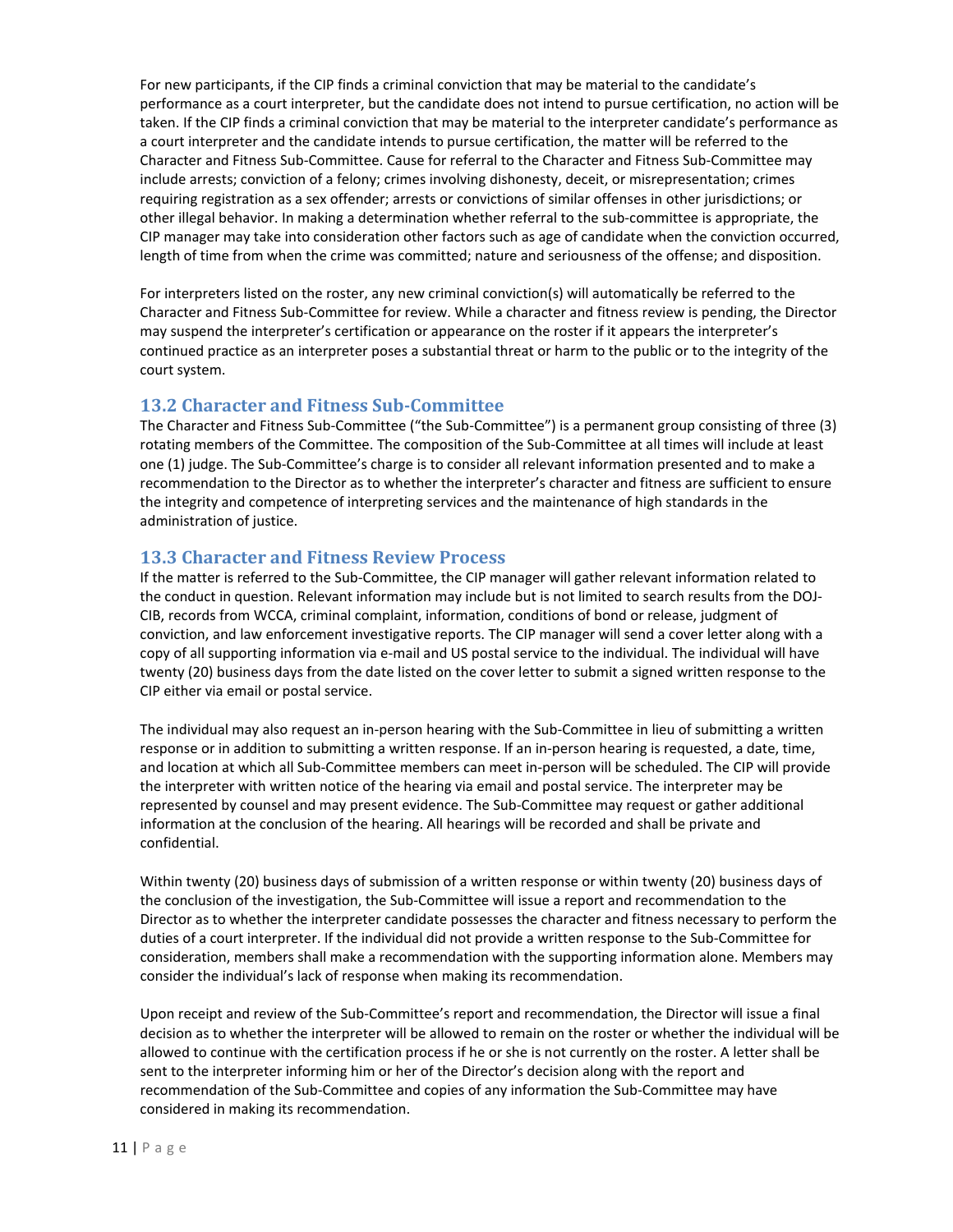If an interpreter has been removed from the roster or not been allowed to continue with the certification process, the interpreter may apply for reconsideration after a 2-year period from the date of removal or denial has passed or other specified date as determined by the Director. The review process governing character and fitness evaluations, along with any supporting documents submitted on behalf of the interpreter are confidential and will be shared only with the interpreter and court officials involved. The outcome of the review is public.

#### <span id="page-12-0"></span>**14. Disciplinary Policy**

The opportunity to provide interpreter services to the courts under the direction of the Director of State Courts office is at the Director's complete and continuing discretion because of the critical reliance the courts must have on the skills, performance, and integrity of the interpreter in performing duties for the court. Any interpreter who is registered with the CIP is subject to discipline from the Director's Office for ethics violations

## <span id="page-12-1"></span>**14.1 Possible Reasons for Discipline**

Possible reasons for discipline include:

- (a) Violation of the Code of Ethics for Court Interpreters;
- (b) Conviction of any felony or misdemeanor; in particular, crimes involving moral turpitude, fraud, corruption, dishonesty, misrepresentation, or false statements;
- (c) False or deceptive advertising after receipt of notification to discontinue;
- (d) Knowing and willful disclosure of confidential or privileged information obtained while serving in an official capacity;
- (e) Gross incompetence;
- (f) Non-compliance with the program's policies and procedures;
- (g) Incapacity to perform the duties of a court interpreter which may include but is not limited to medical incapacity or incarceration;
- <span id="page-12-2"></span>(h) Engaging in action that calls into question the interpreter's ability to work effectively in court.

#### **14.2 Complaint Process**

Any person may initiate a complaint against an interpreter by filing it with a judge, clerk of court, District Court Administrator (DCA), or CIP. All complaints must be in writing, must be signed, and must describe the alleged inappropriate conduct. Within twenty (20) business days of receipt of a complaint, the CIP manager will commence review of the complaint to assess its merit.

If the CIP manager determines the complaint is insufficient or the Director does not have jurisdiction to review the complaint, the CIP manager will send a written notice informing the complainant that no further action will be taken. The interpreter will not receive a copy of the complaint.

If referral to the Sub-Committee is required, the interpreter will be provided with a cover letter and a copy of the complaint with any supporting documentation. Any response to the allegation must be received by the CIP within twenty (20) business days of the date listed on the cover letter.

Upon receipt of the interpreter's response, the CIP manager will forward the complaint, response, and any supporting documentation to the Sub-Committee. The Sub-Committee shall confer within twenty (20) business days to determine whether further action is required. Members of the Sub-Committee may consider information obtained from sources other than the complaint and response. If the complaint is found to have no merit, the complaint shall be dismissed and the complainant and interpreter shall be notified in writing that no further disciplinary action will take place.

If it is determined by the Sub-Committee that an ethical violation probably occurred, or if no response is filed by the interpreter, members of the Sub-Committee may determine what further action is required. The Sub-Committee may set a hearing to review the complaint, or review the matter by considering all information as submitted. If no hearing is set, the Sub-Committee will issue a recommendation to the Director as to a possible disposition and proposed sanctions, if any.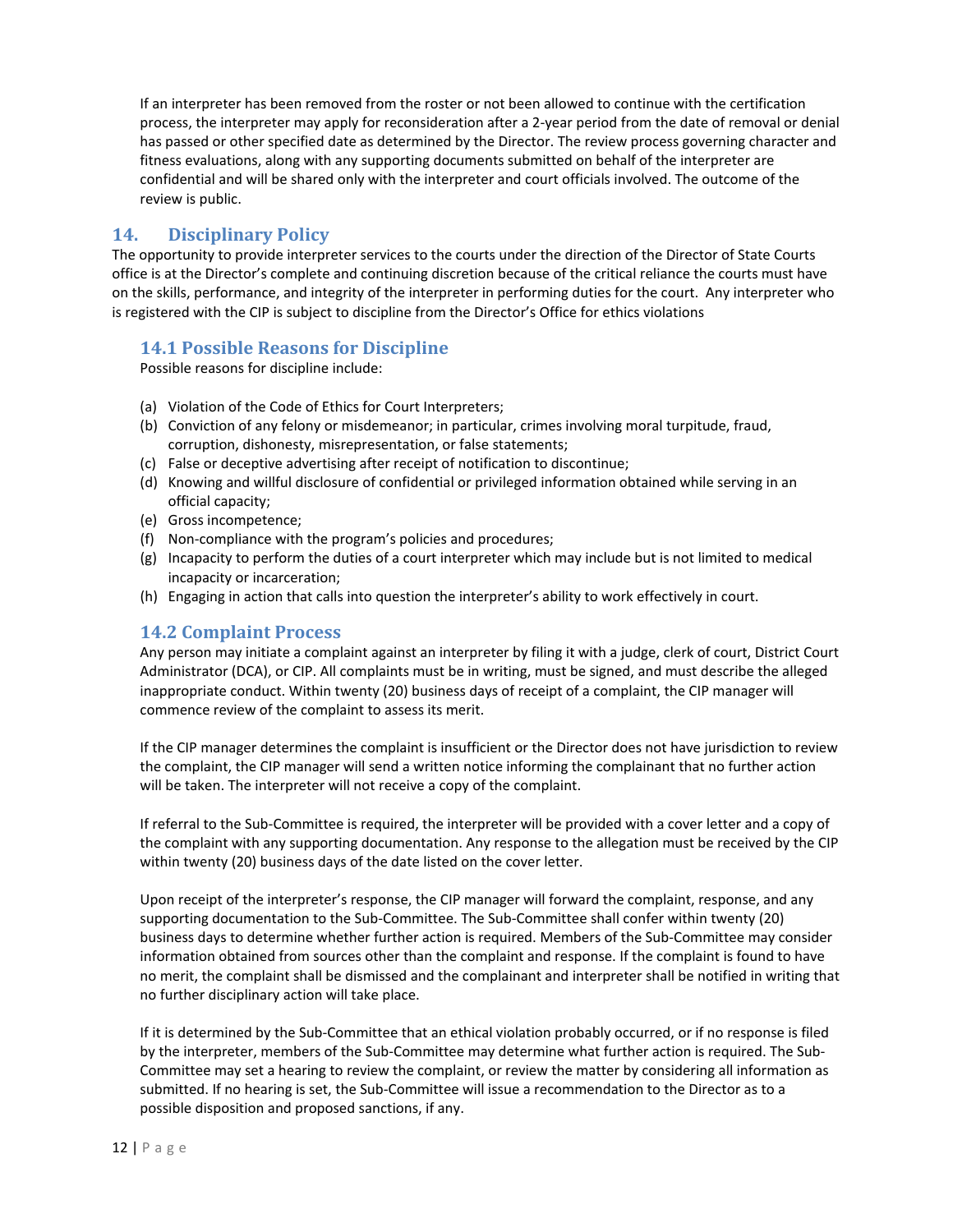If a hearing is set, the interpreter shall be notified by mail of the time and date of the hearing, which shall be set no later than twenty (20) business days after a determination that probable cause exists. The interpreter shall receive a copy of any additional materials the Sub-Committee may have considered in making a determination that an ethical violation probably occurred.

While a disciplinary proceeding is pending, the Director may suspend the interpreter's certification or appearance on the roster if it appears the interpreter's continued practice as an interpreter poses a substantial threat or harm to the public or to the integrity of the court system.

#### <span id="page-13-0"></span>**14.3 Informal Resolution**

Efforts to resolve the complaint informally may be initiated by the interpreter and the complainant at any time. Any resolution reached must be submitted in writing to the Sub-Committee for approval. Upon approval of any resolution reached informally, or subsequent to any review without a hearing, the Sub-Committee will notify the complainant and the interpreter of its written approval of the informal resolution.

#### <span id="page-13-1"></span>**14.4 Voluntary Resignation of Certification by the Interpreter**

An interpreter who desires not to contest or defend himself or herself against an allegation of unethical conduct may at any time voluntarily resign his or her certification in lieu of further disciplinary proceedings. The allegations against the interpreter are presumed to have been proven for purposes of considering reinstatement.

#### <span id="page-13-2"></span>**14.5 Hearings**

All hearings will be recorded and shall be private and confidential. The Sub-Committee may, in its discretion, call witnesses, consider, or clarify any evidence presented, giving such evidence the weight it deems appropriate. The interpreter may be represented by counsel, and shall be able to testify, comment on the allegations, and call witnesses. All testimony taken shall be under oath.

#### <span id="page-13-3"></span>**14.6 Recommendation by the Sub-Committee to the Director**

Within twenty (20) business days of the hearing, the Sub-Committee will issue a recommendation to the Director as to a possible disposition and proposed sanctions if members find the interpreter committed any of the actions outlined but not limited to those listed in Sec. 14.1.

#### <span id="page-13-4"></span>**14.7 Final Determination by the Director**

Upon receipt and review of the Sub-Committee's recommendation, the Director will issue a final determination as to whether the interpreter committed any of the actions described in Sec. 14.1 or other infraction. A written letter shall be sent to the interpreter with the decision and proposed sanctions if applicable with the report and recommendation issued by the Sub-Committee along with all supporting material the Sub-Committee or the Director may have considered in making their decision. The complainant will receive a copy of the decision letter and if appropriate, the report and recommendation of the Sub-Committee. In cases where a private reprimand is issued, the complainant will receive a decision letter informing him or her that a private reprimand was issued against the interpreter.

#### <span id="page-13-5"></span>**14.8 Possible Sanctions**

Possible sanctions the Sub-Committee and the Director may consider include but are not limited to one or more of the following:

- a. Private or public reprimand (see Sec. 14.10 Notification to the Courts and Other Entities)
- b. Imposition of costs and expenses incurred by the Sub-Committee related to the proceeding;
- c. Restitution;
- d. A requirement that specified education courses be taken;
- e. A requirement that one or more parts of the oral certification examination be retaken;
- f. A modification of or suspension from the list of interpreters eligible to work in court;
- g. A requirement that work be supervised or monitored over a period of time;
- h. A suspension of certification for a specified period of time;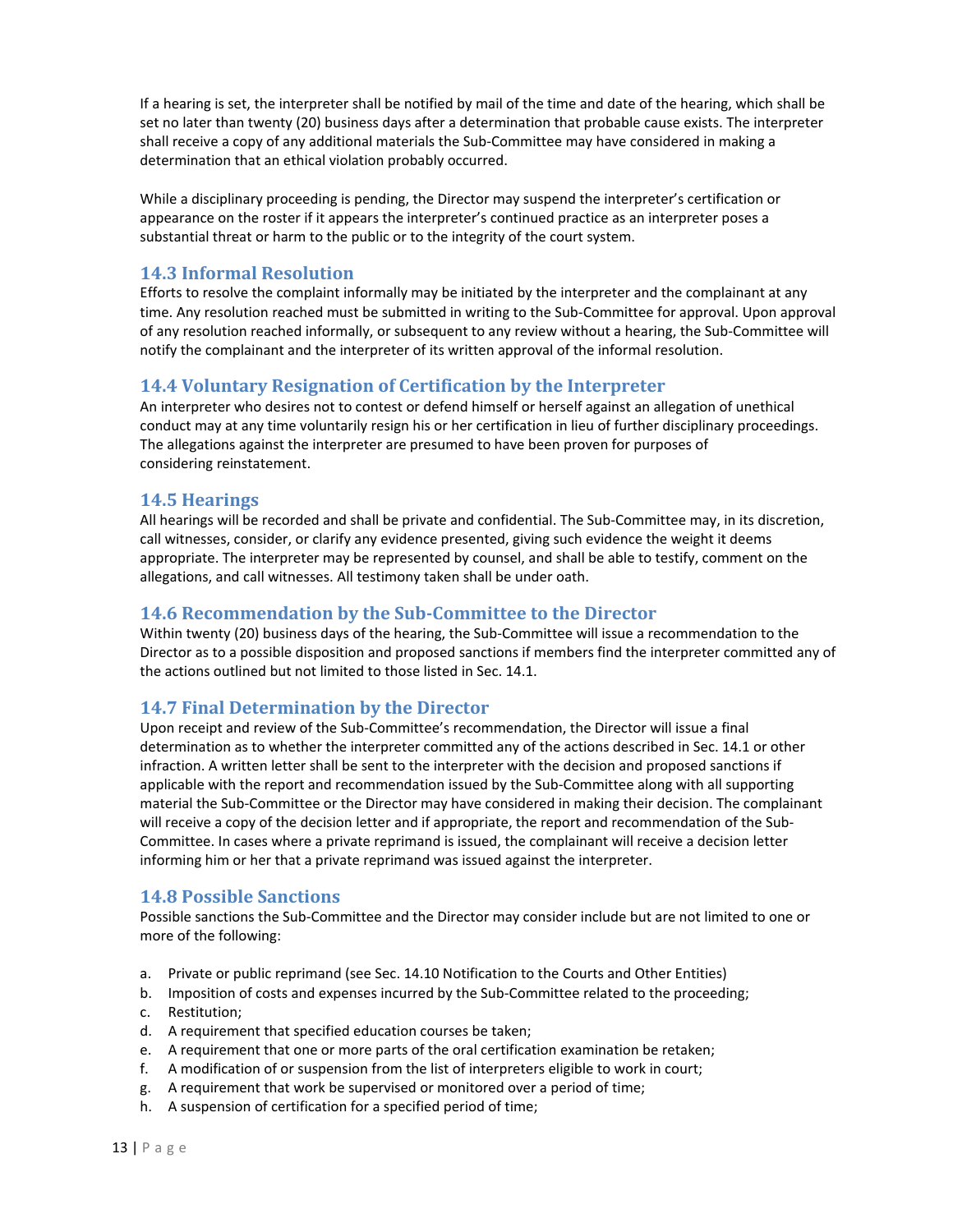- i. Permanent revocation of certification;
- j. A refusal to confer certification to a non-certified interpreter for a specified period of time or under certain circumstances, permanently;
- k. Denial of state payment to a county or counties where interpreter's services are used for a specified period of time or under certain circumstances, permanently;
- l. Notice to the affected court for possible contempt action;
- m. Referral to law enforcement or district attorney for prosecution where appropriate

The specific disciplinary action and the degree of discipline to be imposed will depend upon factors such as the seriousness of the violation, the effect of the improper activity on others or on the judicial system and the existence of aggravating or mitigating factors.

Aggravating factors may include prior disciplinary action against the same interpreter; experience as an interpreter; intentional, premeditated, knowing, grossly incompetent or grossly negligent act; bad faith or obstruction; a pattern of misconduct, multiple offenses; failure to cooperate during disciplinary proceeding; refusal to acknowledge conduct; vulnerability of victim; or illegality of conduct.

Mitigating factors may include absence of prior disciplinary action; good faith effort to rectify consequences of misconduct; nature of conduct and likelihood of reoccurrence; isolation of event; experience as an interpreter; implementation of remedial measures to mitigate harm or risk of harm; self-reporting; voluntary admission of violation; or temporary circumstances outside of interpreter's control.

#### <span id="page-14-0"></span>**14.9 Reinstatement by the Director**

A court interpreter whose certification or roster status has been suspended or revoked may apply in writing to the Director for reinstatement pursuant to any timeframes established in the final decision. This request shall explain why the applicant believes reinstatement should occur. The Director shall have the sole discretion whether to grant or deny reinstatement or to impose conditions upon reinstatement as deemed appropriate.

#### <span id="page-14-1"></span>**14.10 Notification to the Courts and Other Entities**

If an interpreter has been disciplined for an ethical violation, the CIP manager may notify all clerks of circuit court and DCAs of the results. The CIP manager may also notify municipal courts, federal courts, or any other agency deemed appropriate by the Director of the results including the NCSC if the interpreter is listed on the National Database of Court Interpreters.

#### <span id="page-14-2"></span>**14.11 Duty to Self-Report**

An interpreter who has been sanctioned for discipline by the Director has a duty to report the disciplinary outcome within twenty (20) business days of the imposition of the sanctions to all other states and jurisdictions where the interpreter's certification may be recognized. Failure to self-report may be considered by the Director when determining if reinstatement is appropriate.

#### <span id="page-14-3"></span>**15. Roster of Interpreters**

The CIP maintains a statewide roster of certified or otherwise qualified court interpreters for use by judges, clerks of court, attorneys, law enforcement, social service agencies, and others needing legally-trained interpreters. The roster is a searchable application available on the court's public website. The roster shows language, name of the interpreter, phone number(s), e-mail address, city, and state of residence, and the counties in which an interpreter is willing to work. When using the roster, the Director strongly recommends:

#### **CERTIFIED TRACK LANGUAGES:**

- Certified interpreters should always be the first choice for legal work either in-person or remotely.
- Provisional and Provisional-B interpreters may be considered a second choice for legal work either inperson or remotely if no certified interpreter is readily available.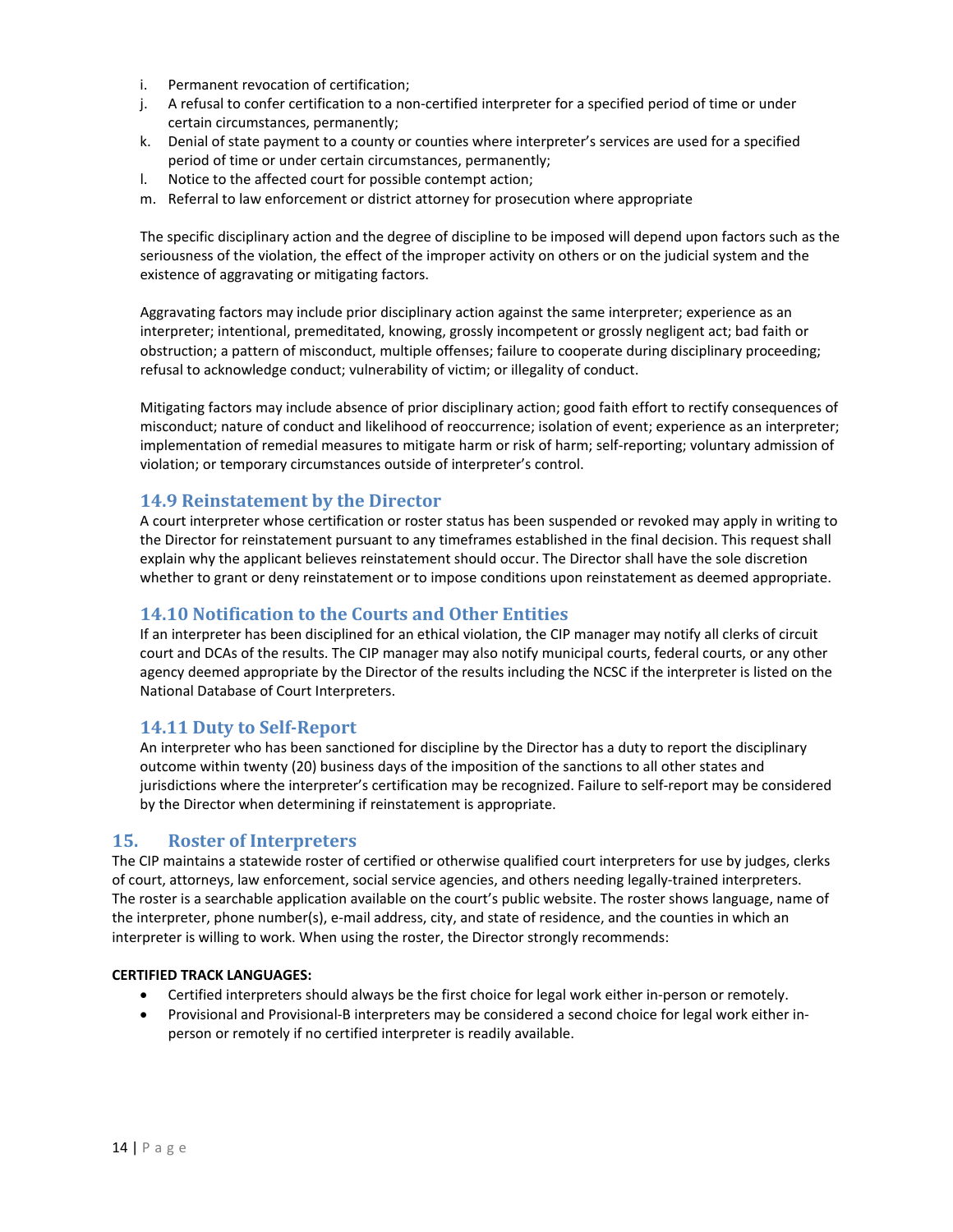#### **AUTHORIZED TRACK LANGUAGES:**

• Authorized plus or Authorized interpreters should be the first choice for legal work either in-person or remotely in all the languages where there is no certification exam.

The purpose of the roster is to help courts and other law-related agencies hire well-qualified interpreters on a freelance basis. The fact that an interpreter is listed on the roster does not indicate an employment relationship with the Wisconsin Supreme Court or any circuit or municipal court. Court interpreters working on an individual contract basis or for agencies are not employees of the courts. Interpreters listed on the roster may request inactive status by contacting the CIP. Interpreters may reactivate at any time upon notification to the CIP manager provided other program requirements have been met. The general criteria for all spoken and sign languages are listed below:

- Complete the CIP's orientation; and
- Successfully complete a character and fitness screening which includes a criminal background check; and
- Submit a signed oath of office which is kept in the interpreter's individual file with the CIP; and
- Maintain current contact information with the CIP which includes mailing address, telephone number(s), email address, and any name changes; and
- Comply with continuing education requirements, if applicable.

In addition to the general criteria listed above, specific testing and other criteria for inclusion on the roster are listed below:

|                     | <b>Classification Level on Roster: Spanish</b>  |                                                   |  |
|---------------------|-------------------------------------------------|---------------------------------------------------|--|
| Requirement         | <b>Certified</b>                                | Provisional                                       |  |
| Written             | Pass NCSC multiple choice test at 80% or higher | Pass NCSC multiple choice test at 80% or higher   |  |
| <b>Testing</b>      |                                                 |                                                   |  |
| <b>Oral Testing</b> | Pass all three parts of NCSC oral certification | Score 65% or higher on at least two out of three  |  |
|                     | examination at 70% or higher with an overall    | parts of the NCSC oral certification examination. |  |
|                     | score of 70%. A passing score on the Sight      |                                                   |  |
|                     | Translation means 65% or higher on both Sight-  |                                                   |  |
|                     | Foreign and Foreign-Sight sections.             |                                                   |  |
| Court               | Complete a minimum of 16 hours of court         | Complete a minimum of 8 hours of court            |  |
| <b>Observation</b>  | observation                                     | observation                                       |  |
| <b>Duration</b>     | N/A                                             | Eighteen (18) months to move up to Certified      |  |
|                     |                                                 | level. A Spanish candidate may only appear on the |  |
|                     |                                                 | roster as Provisional for one two-year cycle.     |  |

## <span id="page-15-0"></span>**15.1 Roster Requirements: Spanish**

# <span id="page-15-1"></span>**15.2 Roster Requirements: Spoken Languages Other than Spanish (LOTS)**

## **15.2.1 Certified Track.**

The requirements below, apply to Arabic, Bosnian/Serbian/Croatian, Cantonese, Filipino (Tagalog), French, Haitian Creole, Hmong, Khmer, Korean, Mandarin, Polish, Portuguese, Russian, Turkish and Vietnamese.

|                        | <b>Classification Level on Roster: LOTS</b> |                           |                           |
|------------------------|---------------------------------------------|---------------------------|---------------------------|
| Requirement            | <b>Certified</b>                            | <b>Provisional</b>        | <b>Provisional-B</b>      |
| <b>Written Testing</b> | Pass NCSC multiple choice test              | Pass NCSC multiple choice | Pass NCSC multiple choice |
|                        | at 80% or higher                            | test at 80% or higher     | test at 80% or higher     |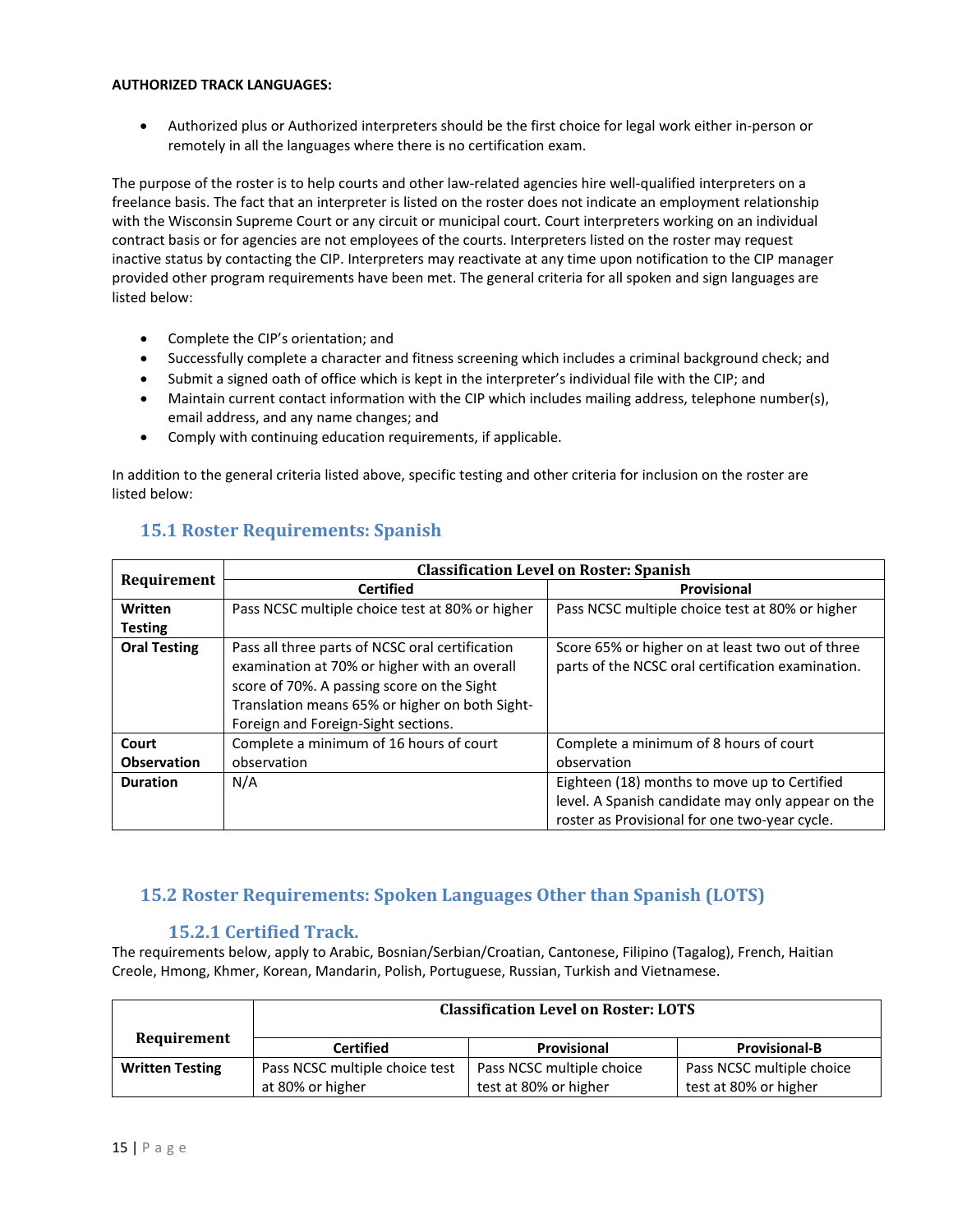| <b>Oral Testing</b>      | Pass all three parts of NCSC<br>oral certification examination<br>at 70% or higher with an<br>overall score of 70%. A passing<br>score on the Sight Translation<br>means 65% or higher on both<br>Sight-Foreign and Foreign-Sight<br>sections. | Score 65% or higher on at<br>least two out of three parts of<br>the NCSC oral certification<br>examination. | Score 55% or higher on at<br>least two out of three parts<br>of the NCSC oral certification<br>examination. |
|--------------------------|------------------------------------------------------------------------------------------------------------------------------------------------------------------------------------------------------------------------------------------------|-------------------------------------------------------------------------------------------------------------|-------------------------------------------------------------------------------------------------------------|
| <b>Court Observation</b> | Complete a minimum of<br>8hours of court observation                                                                                                                                                                                           | Complete a minimum of 8<br>hours of court observation                                                       | Complete a minimum of 8<br>hours of court observation                                                       |
| <b>Duration</b>          | N/A                                                                                                                                                                                                                                            | N/A                                                                                                         | N/A                                                                                                         |

## **15.2.2 Authorized Track**

<span id="page-16-0"></span>Interpreters who speak a language without a certification exam must follow the Authorized track to appear on the roster.

| Requirement                        | <b>Classification Level on Roster: LOTS</b>                                                                                                                                      |                                                                                                                                                                                 |  |
|------------------------------------|----------------------------------------------------------------------------------------------------------------------------------------------------------------------------------|---------------------------------------------------------------------------------------------------------------------------------------------------------------------------------|--|
|                                    | <b>Authorized Plus</b>                                                                                                                                                           | <b>Authorized</b>                                                                                                                                                               |  |
| Written                            | Pass the NCSC multiple choice test at 80%                                                                                                                                        | Pass the NCSC multiple choice test at                                                                                                                                           |  |
| <b>Testing</b>                     | or higher                                                                                                                                                                        | 80% or higher                                                                                                                                                                   |  |
| <b>Oral Proficiency Interview</b>  | Achieve a "Superior" level on Oral<br>Proficiency Interview (OPI) administered<br>through Language Testing International<br>(LTI) in English and in the non-English<br>language. | Achieve a "Superior" level on Oral<br>Proficiency Interview (OPI) administered<br>through Language Testing International<br>(LTI) in English and in the non-English<br>language |  |
| <b>Court Interpreting Training</b> | Complete 100 hours of court interpreting<br>training                                                                                                                             | N/A                                                                                                                                                                             |  |
| <b>Court Observation</b>           | Complete a minimum of 8 hours of court<br>observation.                                                                                                                           | Complete a minimum of 8 hours of<br>court observation.                                                                                                                          |  |

# **15.3 Roster Requirements: Sign Language: Hearing**

|                      | <b>Classification Level on Roster: ASL-Hearing</b> |                                                  |  |
|----------------------|----------------------------------------------------|--------------------------------------------------|--|
| Requirement          | <b>Certified</b>                                   | Provisional                                      |  |
| <b>Certification</b> | RID SC:L; BEI CIC; or other credential deemed      | RID NIC, NIC-Master, NIC-Advanced, CSC, or       |  |
| or Credential        | to be an equivalent of RID's SC:L                  | CI/CT; NAD IV or V; or BEI Advanced or Master    |  |
| <b>State</b>         | Hold a valid license from the WI Department of     | Hold a valid license from the WI Department of   |  |
| <b>Licensure</b>     | Safety and Professional Services (DSPS)            | Safety and Professional Services (DSPS)          |  |
| Written              | N/A                                                | Pass NCSC multiple choice test at 80% or higher  |  |
| <b>Testing</b>       |                                                    |                                                  |  |
| Court                | Complete a total of 120 hours (or 12 CEUs) of      | Complete a minimum of 40 hours (or 4 CEUs) of    |  |
| <b>Interpreting</b>  | court interpreting training.                       | court interpreting training                      |  |
| <b>Training or</b>   |                                                    |                                                  |  |
| <b>Education</b>     |                                                    |                                                  |  |
| Court                | Complete a total of 100 hours of court             | Complete a minimum of 10 hours of court          |  |
| Interpreting         | interpreting practice under the supervision of a   | interpreting practice under the supervision of a |  |
| <b>Practice</b>      | certified court interpreter.                       | certified court interpreter                      |  |
| <b>Duration</b>      | N/A                                                | Five years to move up to Certified level. An ASL |  |
|                      |                                                    | candidate may only appear on the roster as       |  |
|                      |                                                    | Provisional for one 5-year cycle.                |  |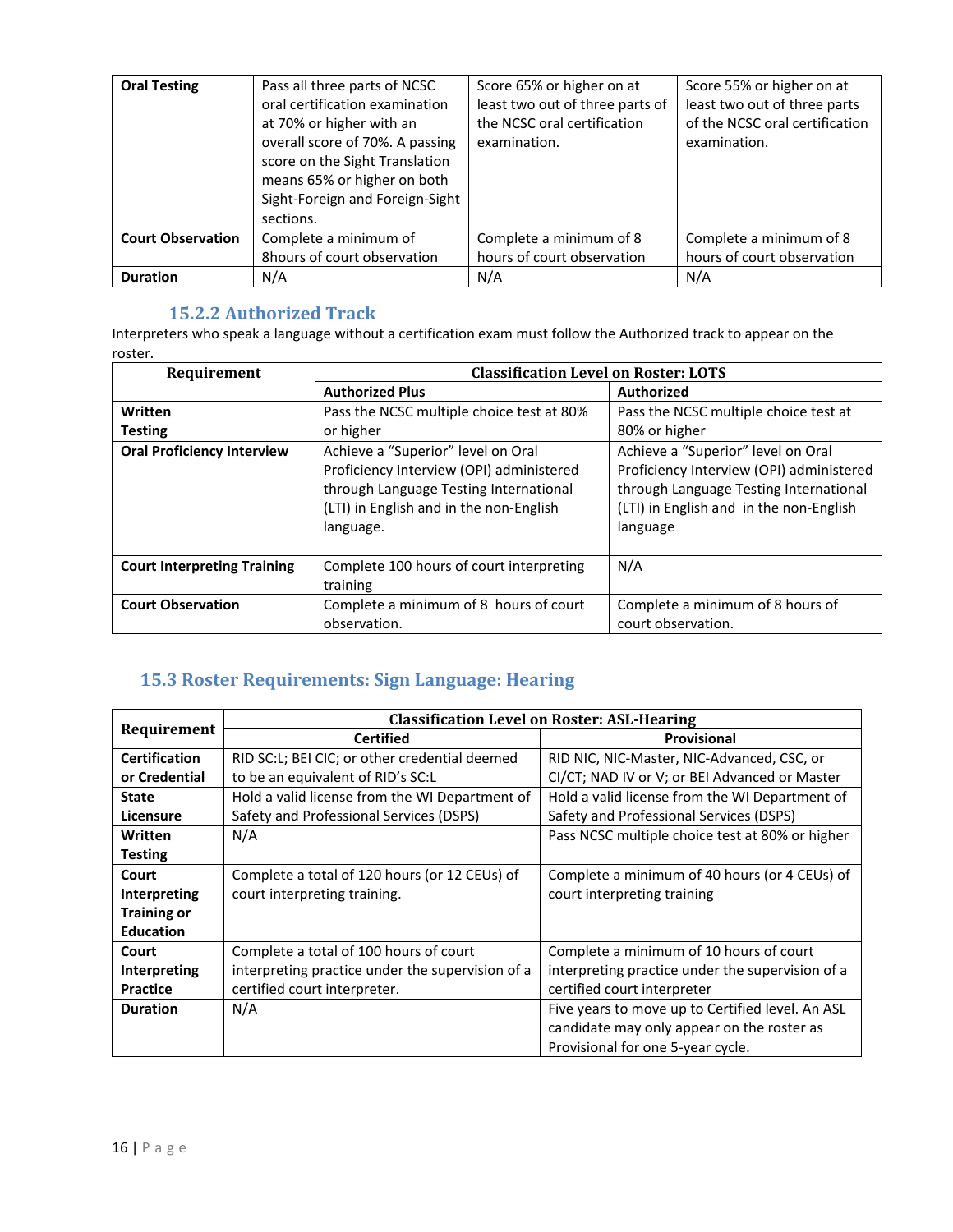# <span id="page-17-0"></span>**15.4 Roster Requirements: Sign Language: Deaf**

|                      | <b>Classification Level on Roster: ASL-Deaf</b> |                                                  |  |
|----------------------|-------------------------------------------------|--------------------------------------------------|--|
| Requirement          | <b>Certified</b>                                | Provisional                                      |  |
| <b>Certification</b> | RID SC:L, CLIP-R, or CDI; BEI CIC; or other     | None                                             |  |
| or Credential        | credential deemed to be an equivalent of RID's  |                                                  |  |
|                      | SC:L, CLIP-R, or CDI                            |                                                  |  |
| <b>State</b>         | Hold a valid license from the WI Department of  | Hold a valid license from the WI Department of   |  |
| Licensure            | Safety and Professional Services (DSPS)         | Safety and Professional Services (DSPS)          |  |
| Court                | N/A                                             | Complete a minimum of 40 hours of court          |  |
| Interpreting         |                                                 | interpreting training                            |  |
| <b>Training or</b>   |                                                 |                                                  |  |
| <b>Education</b>     |                                                 |                                                  |  |
| Court                | N/A                                             | Complete a minimum of 10 initial hours of court  |  |
| Interpreting         |                                                 | interpreting practice under the supervision of a |  |
| Practice             |                                                 | certified court interpreter and a minimum of 10  |  |
|                      |                                                 | hours annually thereafter.                       |  |
| <b>Duration</b>      | N/A                                             | N/A                                              |  |

# <span id="page-17-1"></span>**15.5 Court Interpreting Training or Education**

Court interpreting training or education includes any training or educational activity that focuses on court procedure, the work of the judicial branch, or enhances the skills needed to perform legal interpreting during court proceedings (civil or criminal) or court-related events. Court-related events may include but are not limited to hearings in front of court commissioners, administrative law judges, mediations, arbitrations, depositions, and other forms of alternative dispute resolutions.

Court interpreting training or education should include topics on criminal law process, civil law process, legal terminology, and ethical practices for court interpreters. Events may include courses offered at accredited institutions of higher learning, local and national interpreting or translation conferences, workshops sponsored by professional organizations, educational events organized by the CIP, online courses, webinars, activities approved for continuing legal education credit (e.g. teaching a relevant workshop or class), and group or activities approved by RID, an RID sponsor, or a similar organization.

# <span id="page-17-2"></span>**15.6 Court Interpreting Practice**

Court interpreting practice includes on-the-record interpreting during proceedings (civil or criminal) or courtrelated events measured in clock hours. Sign language interpreters required to complete court interpreting practice must document their time and identity the supervising certified interpreter on a form provided by the CIP. A certified interpreter is an individual who has met the requirement outlined in Sec. 9.2

# <span id="page-17-3"></span>**16. Recruitment of Interpreter Candidates**

The CIP will engage in recruitment of promising interpreter candidates through the development of promotional materials as well as targeted outreach to interested individuals, language departments at institutions of higher learning, community based agencies, cultural associations, and other suitable organizations. The CIP may also recruit candidates from other interpreting disciplines such as medical, educational, and social services.

## <span id="page-17-4"></span>**17. Multiple Languages**

Interpreter candidates who interpret in more than one language may seek certification or qualification for as many languages as appropriate and may be listed on the Roster for more than one language provided all requirements for inclusion on the roster are met.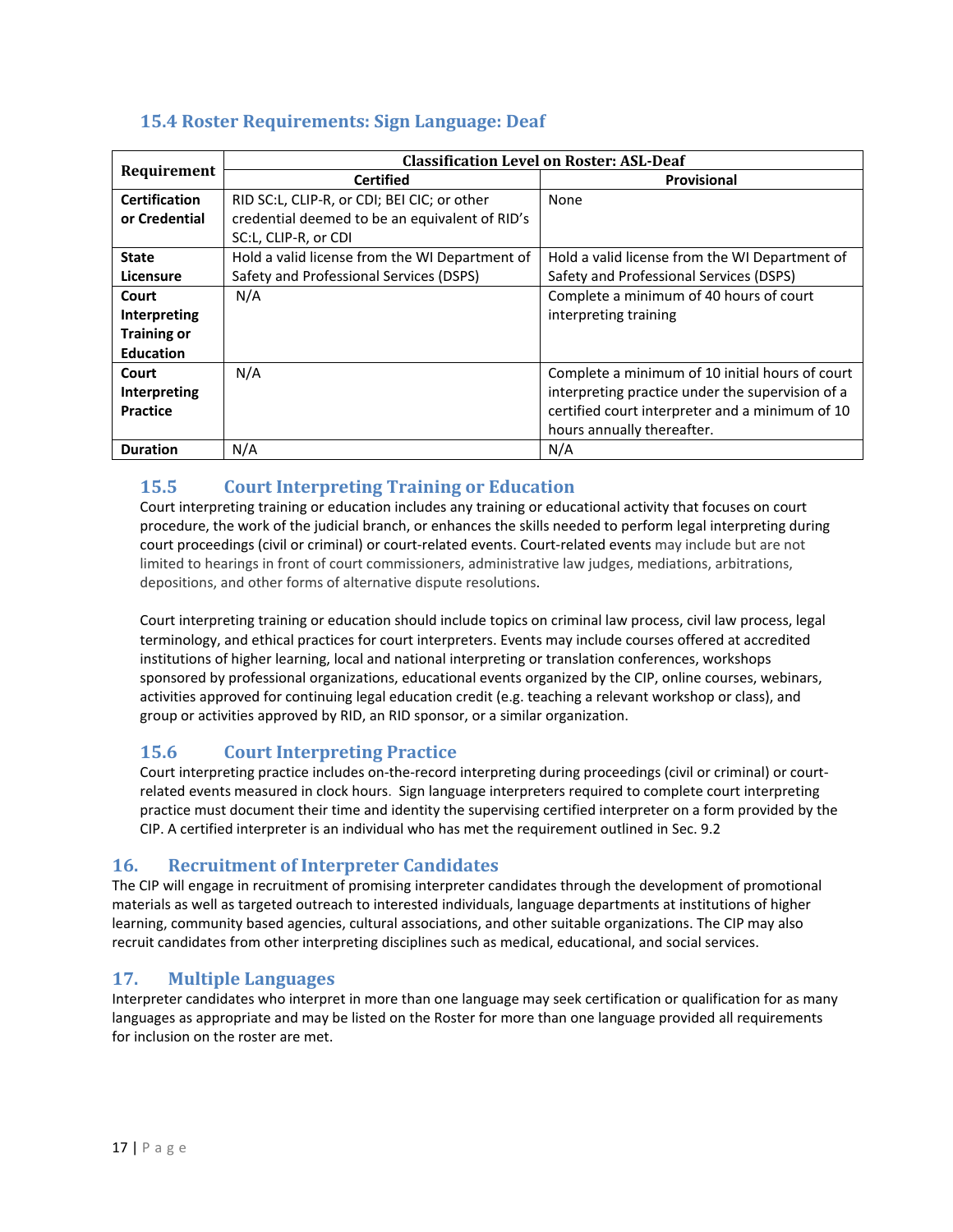## <span id="page-18-0"></span>**18. Confidentiality of Test Instruments and Test Scores**

The CIP uses NCSC written and oral test instruments under the terms of a Memorandum of Understanding on State Court Interpreter Testing entered into between the NCSC and the Director. The CIP manager is responsible for maintaining the security of all test instruments. No test content may be released in any form to any person who is not authorized to be in possession of the materials.

Written and oral test scores of individual interpreters are maintained internally and are not available to the general public unless the interpreter signs a waiver of confidentiality directing the CIP to release his or her scores to a designated individual or entity. Test scores of individual interpreters may be shared by the CIP manager with an appropriate court official or any CLAC representative in order to evaluate interpreter qualifications for purposes of hiring, training, testing, or reciprocity. The confidentiality of this information must be maintained by the court official or CLAC representative with whom it is shared. Statistical information relating to the test and applicants may be released at the discretion of the CIP manager.

## <span id="page-18-1"></span>**19. Oath of Office**

Interpreters who wish to be listed on the roster must sign and return a notarized oath of office form which states that the interpreter "will interpret accurately, completely, and impartially, in accordance with the standards prescribed by law, the code of ethics for court interpreters, and Wisconsin guidelines for court interpreting." This form will be kept by the CIP as part of interpreter's file.

#### <span id="page-18-2"></span>**20. Continuing Education**

All interpreters working in Wisconsin courts are strongly encouraged to seek out additional educational activities and professional development to expand their knowledge and enhance their language and court interpreting skills. All spoken language interpreters who appear on the Roster are required to obtain Continuing Education (CE) credits during a 2-year compliance period in order to maintain their certification or other qualification with the CIP.

## <span id="page-18-3"></span>**20.1 Application**

Interpreters subject to CE requirements include:

- a. Certified interpreters whose credentials were conferred through the CIP and who reside in Wisconsin;
- b. Certified interpreters whose credentials were conferred through the CIP and who reside in a state or territory without a CE requirement;
- c. Certified interpreters whose credentials were conferred from another state, territory, or entity who reside in a state or territory without a CE requirement who appear on the roster through reciprocity;
- d. Provisional interpreters in any spoken language other than Spanish; and
- e. Provisional-B and Authorized Plus and Authorized interpreters

Spoken language interpreters listed on Wisconsin's roster who reside in a state with a CE requirement must provide proof of compliance with that jurisdiction's policies and procedures by the applicable deadline. ASL interpreters who appear on the roster as Certified or Provisional must complete CE requirements established by RID or BEI and provide proof of compliance to the CIP at the end of their reporting cycle.

#### <span id="page-18-4"></span>**20.2 Requirements**

Interpreters outlined in Sec. 20.1 are required to complete CE credits every two (2) years in accordance with their credential level to maintain in good standing with the CIP.

| <b>Level on Roster</b>                         | <b>Number of Credits</b> | Compliance<br>Period   | <b>Ethics Requirement</b>                                      |
|------------------------------------------------|--------------------------|------------------------|----------------------------------------------------------------|
| Certified                                      | 16 credits               | Every two (2)<br>vears | Two (2) out of the sixteen (16)<br>credits must include ethics |
| Provisional*, Provisional-B, and<br>Authorized | 10 credits               | Every two (2)<br>vears | Two $(2)$ out of the ten $(10)$<br>credits must include ethics |

*\*Spanish interpreter candidates listed as Provisional on the roster are not required to complete CE credits.*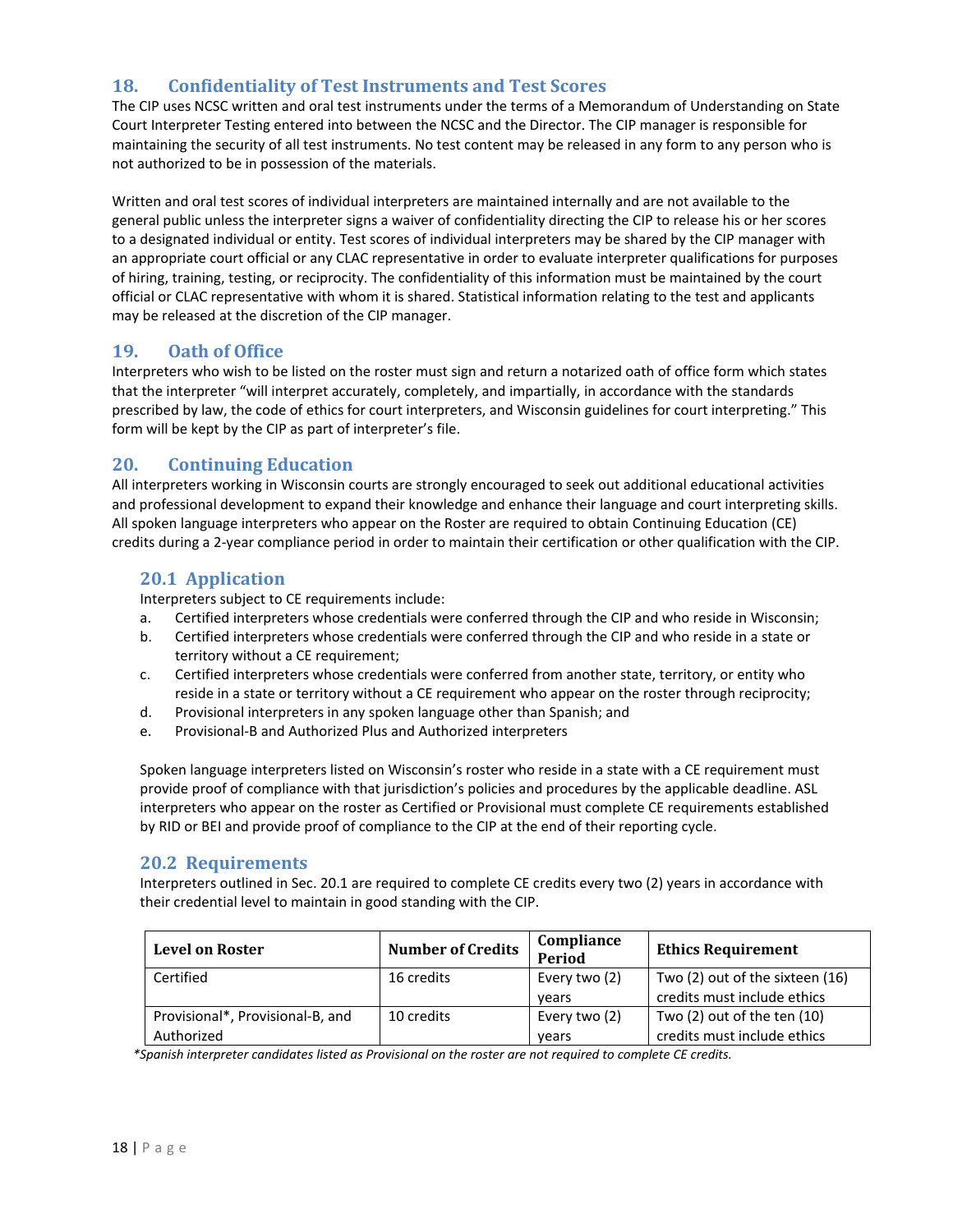Every clock hour shall be counted as one (1) credit hour of CE, up to a maximum of eight (8) credit hours per single educational topic. Continuing education credit is approved for a minimum of one (1) hour and is measured in quarter-hour increments.

A maximum of six (6) CE credits earned in excess of the sixteen (16) or ten (10) hour requirement in any compliance period will be eligible to be carried over to the next 2-year compliance period. If an interpreter earns more than two (2) ethics credits in a compliance period, the additional credits may carry over as general credits but will not be counted toward the ethics requirement for the next reporting period.

## <span id="page-19-0"></span>**20.3 Compliance Period**

All rostered interpreters must report their continuing education credits every two years. "Compliance period" means the two-year period ending on April 1, during which an interpreter must satisfy and report the continuing education requirement set forth by SCR 63.10 of the Code of Ethics for Court Interpreters. The compliance period for an interpreter is determined by the year he or she was certified or became active on the roster in Wisconsin. Starting on April 1, 2022, the compliance period for an interpreter whose certification or roster activation date took place in an even-numbered year shall end on April 1 of an even-numbered year. The compliance period for an interpreter whose certification or roster activation date occurred in an oddnumbered year shall end on April 1 of an odd-numbered year.

| <b>Certification or Roster Activation Date:</b>      | Next reporting cycle by: |
|------------------------------------------------------|--------------------------|
| 2004, 2006, 2008, 2010, 2012, 2014, 2016, 2018, 2020 | April 1, 2022            |
| 2005, 2007, 2009, 2011, 2013, 2015, 2017, 2019, 2021 | April 1, 2023            |

## <span id="page-19-1"></span>**20.4 Accepted Training**

Accepted CE activities are activities approved by the CIP. They may include courses offered at accredited institutions of higher learning, local and national interpreting or translation conferences, workshops sponsored by professional organizations, educational events organized by the CIP, online courses, webinars, activities approved for continuing legal education credit (e.g. teaching a relevant workshop or class), and group or self-study activities approved in advance by the CIP.

Continuing education should reflect a variety of training, and therefore no single educational topic shall be awarded more than eight (8) credit hours. The CIP will maintain a list national, state, and local providers considered preapproved sponsors of CE activities along with approved courses listing the number of general and ethics credits on the court system's website. This list will be updated regularly as new activities are added. Other activities or events offered by a provider not yet approved as a sponsor of CE must obtain approval by the CIP before being included on the CE compliance form.

# **20.4.1 Approval Request: Participant**

An interpreter who seeks CE credit for a course or workshop being offered by an provider that is not a pre-approved sponsor may request approval by submitting a form "Continuing Education Approval Request – Participant" at least thirty (30) calendar days prior to the event. The CIP manager will inform the interpreter of the result of the request via email which will the number of CE credits if the event has been approved.

## **20.4.2 Approval Request: Provider**

A provider who is not a pre-approved sponsor who seeks CE credit for an event the provider is offering may request approval by submitting a completed "Continuing Education Approval Request – Provider" application form and application fee at least thirty (30) calendar days prior to the event. The nonrefundable application fee is \$50 per course, not to exceed \$300 per provider per calendar year. The CIP manager will inform the provider of the result of the request via email, and the result will include the number of CE credits, if the event has been approved. Approval is granted for one calendar year only. The CIP committee shall annually review the application fee requirement.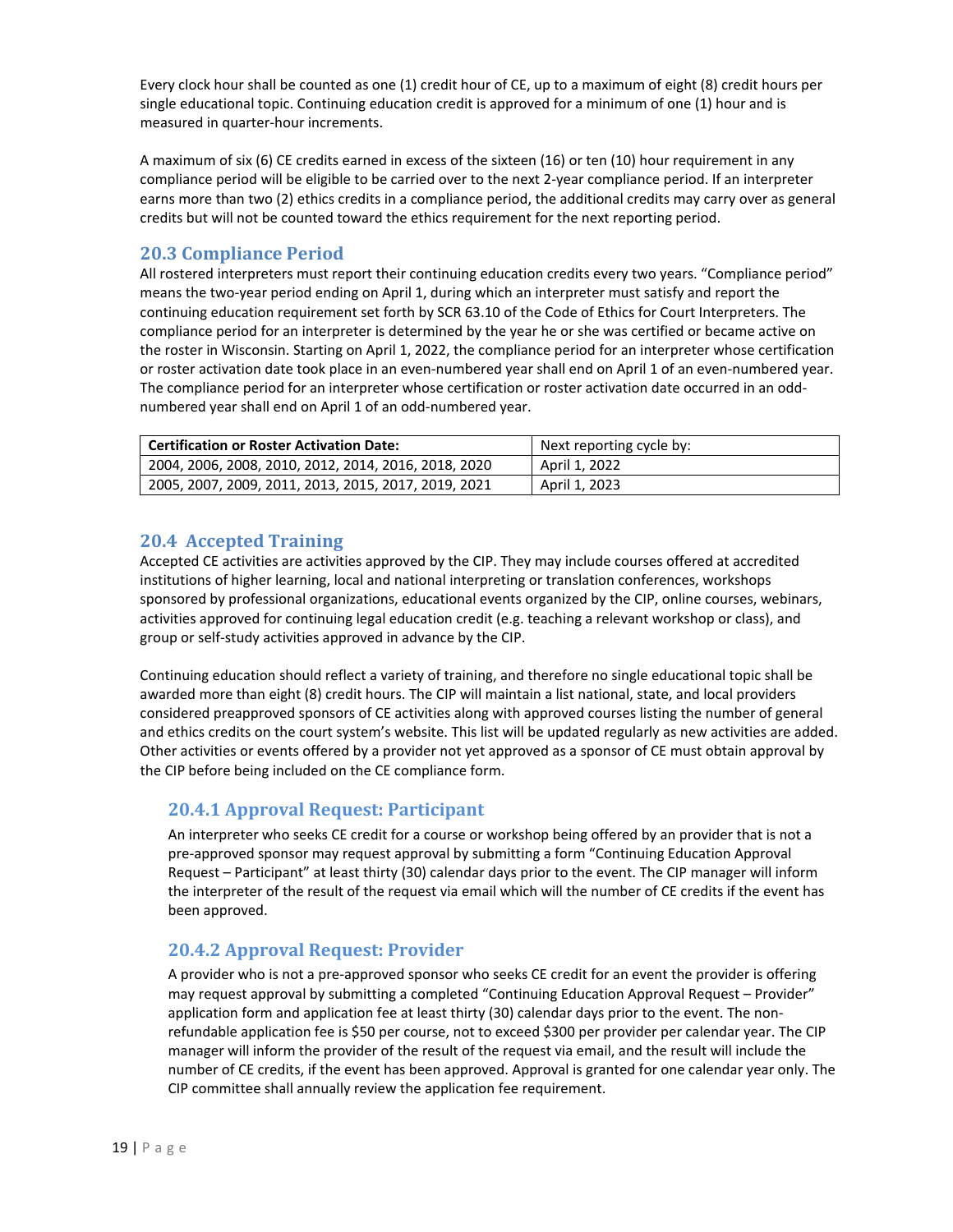## **20.4.3 Credit for Teaching**

Interpreters who serve as instructors for interpreter-related educational activities sponsored or approved by the CIP are eligible to receive CE credit related to that activity up to a maximum of eight (8) hours per compliance period. Interpreters who serve as faculty for the CIP during orientations may claim working at one (1) orientation as CE per (1) compliance period. Interpreters who serve as a lecturer and a small group leader may claim no more than eight (8) CE credits per orientation while interpreters who serve as a small group leader may claim no more than six (6) CE credits per orientation.

#### <span id="page-20-0"></span>**20.5 Verification of Compliance**

Every interpreter who is required to comply with CE policies is responsible for completing the CIP's "Continuing Education Compliance Reporting Form" listing qualifying activities by the appropriate deadline and submitting it to the CIP. The interpreter must maintain supporting documentation to verify compliance with minimum CE requirements for a 3-year period and be prepared to submit to the CIP if requested.

#### <span id="page-20-1"></span>**20.6 Non-Compliance**

If an interpreter fails to submit a compliance form or proof of compliance from by the 2-year reporting period deadline, then he or she will be deemed out of compliance by the CIP. The CIP manager will inform the interpreter in writing that he or she is not in compliance with the CE requirement. The interpreter will have a 60-day grace period in which to meet CE requirements and provide proof to the CIP. During this 60-day period, the interpreter's name will be suspended from the roster and will not reappear until the interpreter submits proof of CE compliance and the CIP verifies the evidence. If the interpreter remains in non-compliance at the end of the grace period, it will be treated as an ethical violation and the CIP manager will automatically refer the matter to the Sub-Committee to review and make a recommendation to the Director as to an appropriate disposition.

## <span id="page-20-2"></span>**21. Other Program Functions**

The CIP is charged with maintenance of the program's website, translation of vital court forms, implementation of the Director's statewide Language Access Plan (LAP), monitoring county LAPs , coordination with other government and non-government agencies to improve interpreter services, overseeing compliance with federal laws governing provision of services to LEP persons in the courts, compliance with the Americans with Disabilities Act (ADA), evaluating and improving all program functions, and presenting programs and materials on language access in the courts to various audiences.

## <span id="page-20-3"></span>**22. Translation of Vital Documents**

The CIP oversees the maintenance of all translated statewide court forms and is responsible for ensuring the court forms posted on the court's public website and CourtNet are in compliance with the requirements set forth in SCR 70.155.

Requests for a new translation of an existing court form(s) will be received by the Records Management Committee (RMC) or its staff. RMC will be responsible for determining whether the form should be considered vital and therefore, suitable for translation into the requested non-English language(s). The following criteria should be considered in making a determination that a form is vital:

- required by law to be translated;
- used frequently in a court proceeding or in the context of a court proceeding;
- where the subject of the court action is invoking or relinquishing a constitutional right; or
- where relief from potential violence or abuse is being sought

Other factors may be considered such as the frequency in which the form is likely to undergo changes or whether the form requires multiple narrative responses to open-ended questions.

Once an existing form has been identified by RMC for translation into another language, the CIP will manage the translation process. The targeted non-English languages will be determined by the most current US Census data for the state of Wisconsin.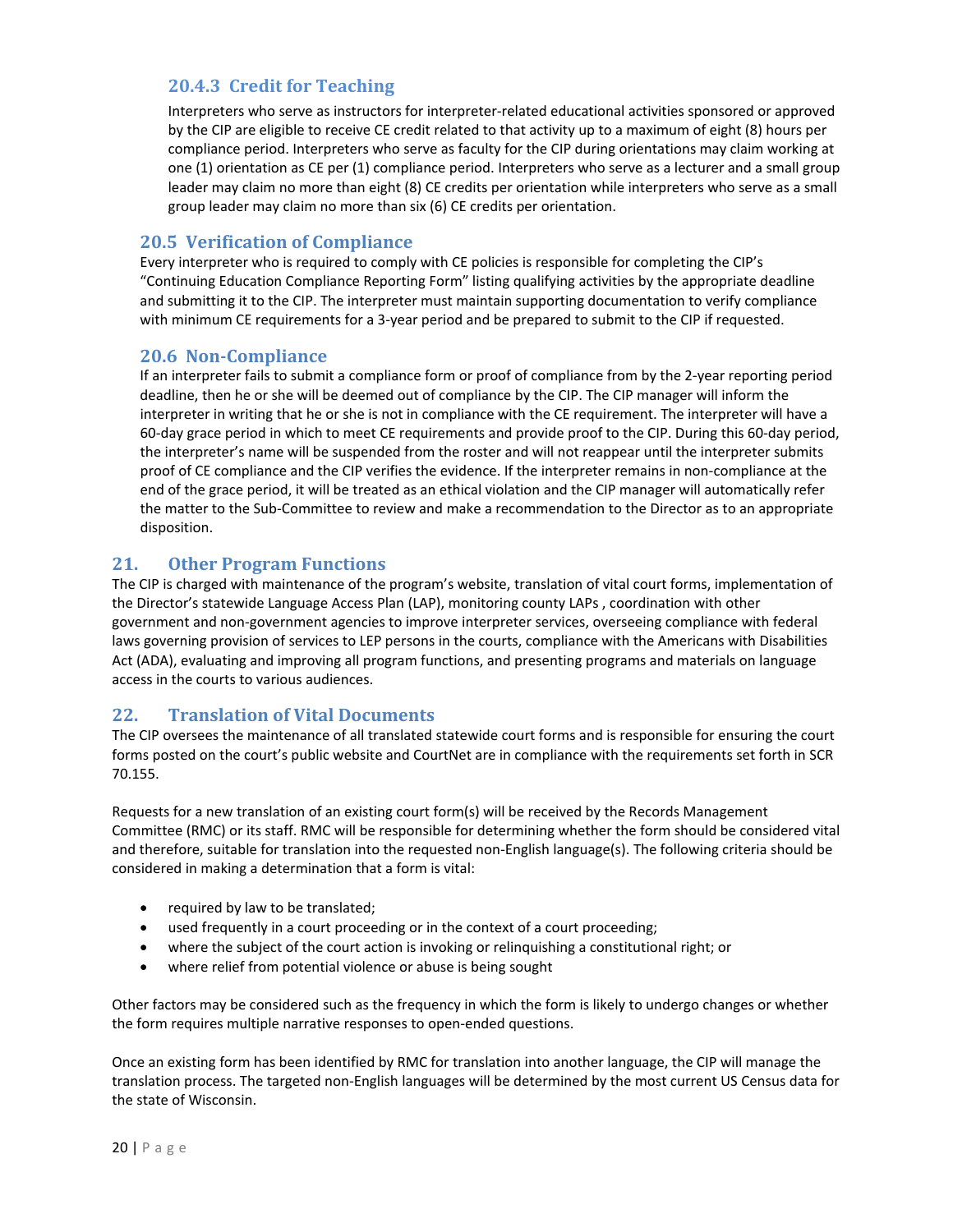#### <span id="page-21-0"></span>**23. Forms**

All CIP forms are available upon request to the CIP manager and most can be found at <https://www.wicourts.gov/services/interpreter/forms.htm>

#### <span id="page-21-1"></span>**24. Fees**

The expenses for administering the CIP may be paid by program fees as well as from grants and other state funding. The fees are set by the Director's Office and may be revised as necessary.

| Fee         | <b>Program Service</b>                                                       |
|-------------|------------------------------------------------------------------------------|
| \$175       | <b>Online Orientation</b>                                                    |
| \$250       | Two-Day Orientation (in-person)                                              |
| \$70        | Multiple-Choice Examination - First-time test takers                         |
| \$50        | Multiple-Choice Examination - Repeat test takers                             |
| \$325       | Oral Certification Examination - Entire test                                 |
| \$150       | Oral Certification Examination – Per section                                 |
| \$450       | Oral Certification Examination (out-of-state residents who are only seeking  |
|             | to test in Wisconsin and who have begun the certification process in a state |
|             | other than Wisconsin)                                                        |
| \$165       | Oral Proficiency Interview (OPI)                                             |
| No Fee      | <b>Criminal Background Check</b>                                             |
| \$225-\$275 | Skills-Building Workshop                                                     |
| No Fee      | Certified interpreter identification badge                                   |
| \$150       | Reciprocity application                                                      |
| \$50        | Per session of online orientation (for reciprocity applicants)               |

#### <span id="page-21-2"></span>**25. Open Records Policy**

All records of the CIP are presumptively open for inspection. However, maintaining the confidentiality of certain records for public policy reasons may outweigh this presumption.

#### <span id="page-21-3"></span>**26. Website**

More information on the CIP is found on the court website. This website includes the code of ethics for interpreters working in the Wisconsin courts, and links to training materials. It also includes the Director's Language Assistance Plan, developed to assure compliance with Title VI of the federal Civil Rights Act of 1964 and the ADA. The court interpreter website is found at https://www.wicourts.gov/services/interpreter/index.htm

## <span id="page-21-4"></span>**27. Contact Information**

Court Interpreter Program, Office of Court Operations, 110 East Main Street, Suite 410, Madison, WI 53703; phone: 608-266-8635; fax: 608-267-0911; alexandra.wirth@wicourts.gov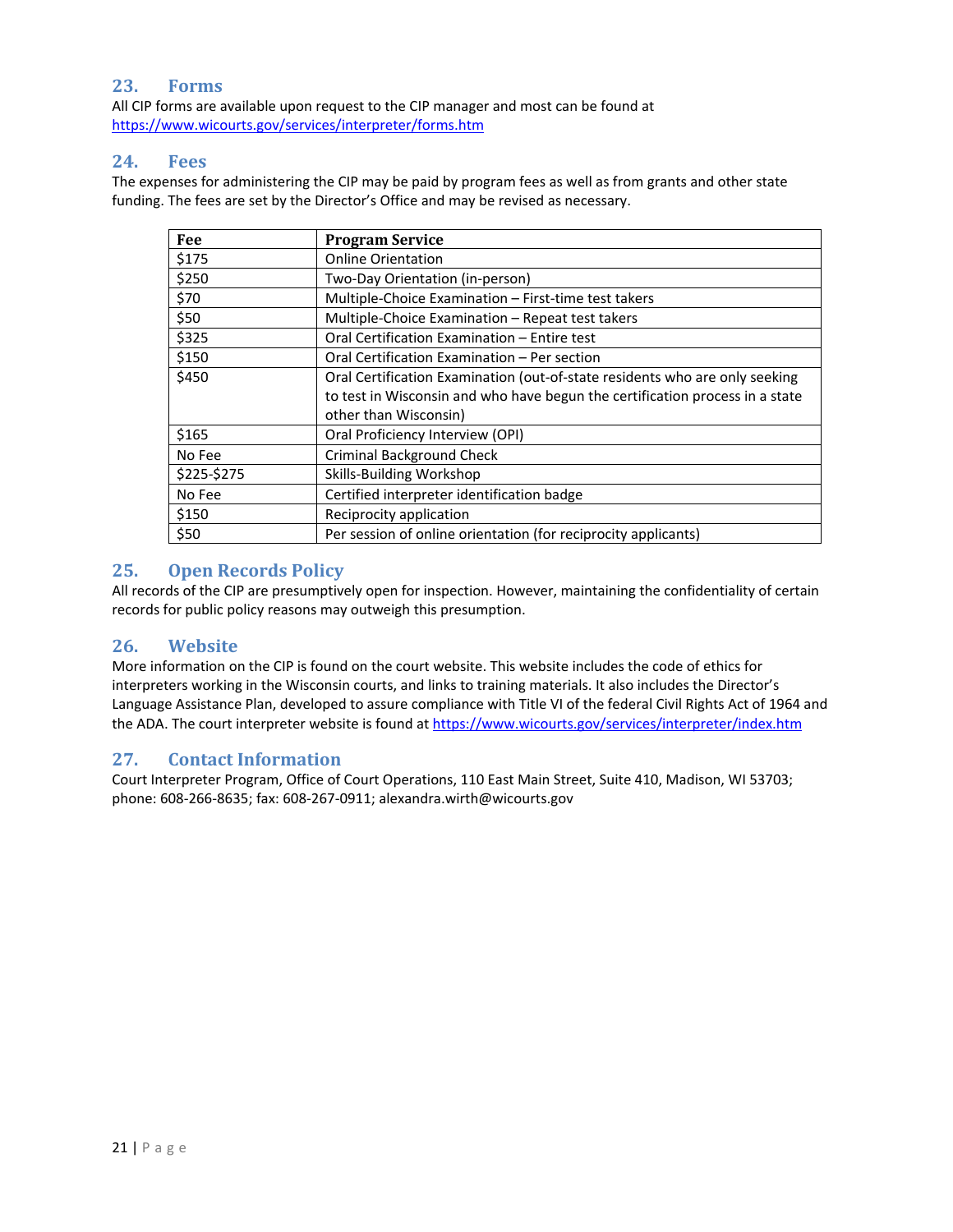## <span id="page-22-0"></span>**Appendix A: Documentation of Accommodation for the Court Interpreter Written Exam**

This document must be completed by an appropriate professional (doctor, psychologist, psychiatrist, or education professional) to certify that the applicant's disabling condition requires an exam accommodation. If there is existing and current documentation of having the same or similar accommodation provided to the applicant in another test situation, it may be submitted instead of having this portion of the form completed.

#### **Exam Description**

The court interpreter written exam is designed to test a candidate's level of English vocabulary, familiarity of legal terminology, and application of interpreter professional standards. There are 135 multiple choice questions on the exam. All questions and answers are in English. The questions are typed in 12-point Times New Roman font. To record answers, candidates will be required to mark with an "X" the appropriate letter response on a separate 1 page answer sheet. Candidates are given two (2) hours and fifteen (15) minutes to complete this exam. Restroom breaks are permitted during the exam, but are controlled so that not too many candidates are outside the testing room at the same time.

For questions about exam content and conditions, please contact Carmel Capati, Court Interpreter Program Manager a[t alexandra.wirth@wicourts.gov](mailto:alexandra.wirth@wicourts.gov) or 608.266.8635.

#### PROFESSIONAL'S DECLARATION

| I have known |                                              | since                                              |  |
|--------------|----------------------------------------------|----------------------------------------------------|--|
|              | (applicant's name)                           | (date)                                             |  |
| As a         |                                              | I have diagnosed or evaluated the applicant myself |  |
|              | (patient or other professional relationship) |                                                    |  |

and I am not relying upon facts related to me by the applicant.

My diagnosis is

(describe medical or other condition)

The applicant's functional limitations due to the disability that lead to the need for an accommodation are:

I have reviewed the exam description on pages 1-2. It is my professional opinion that because of the applicant's disability, he/she should be accommodated by providing the following:

| $\Box$ Large print type (font size         |  |
|--------------------------------------------|--|
| $\Box$ An alternate testing area (describe |  |
| $\Box$ Extra time (how much time?          |  |
| A reader                                   |  |
| Sign language interpreter                  |  |
| Other accommodation (describe              |  |

Additional Comments:

#### SIGNATURE OF THE PROFESSIONAL: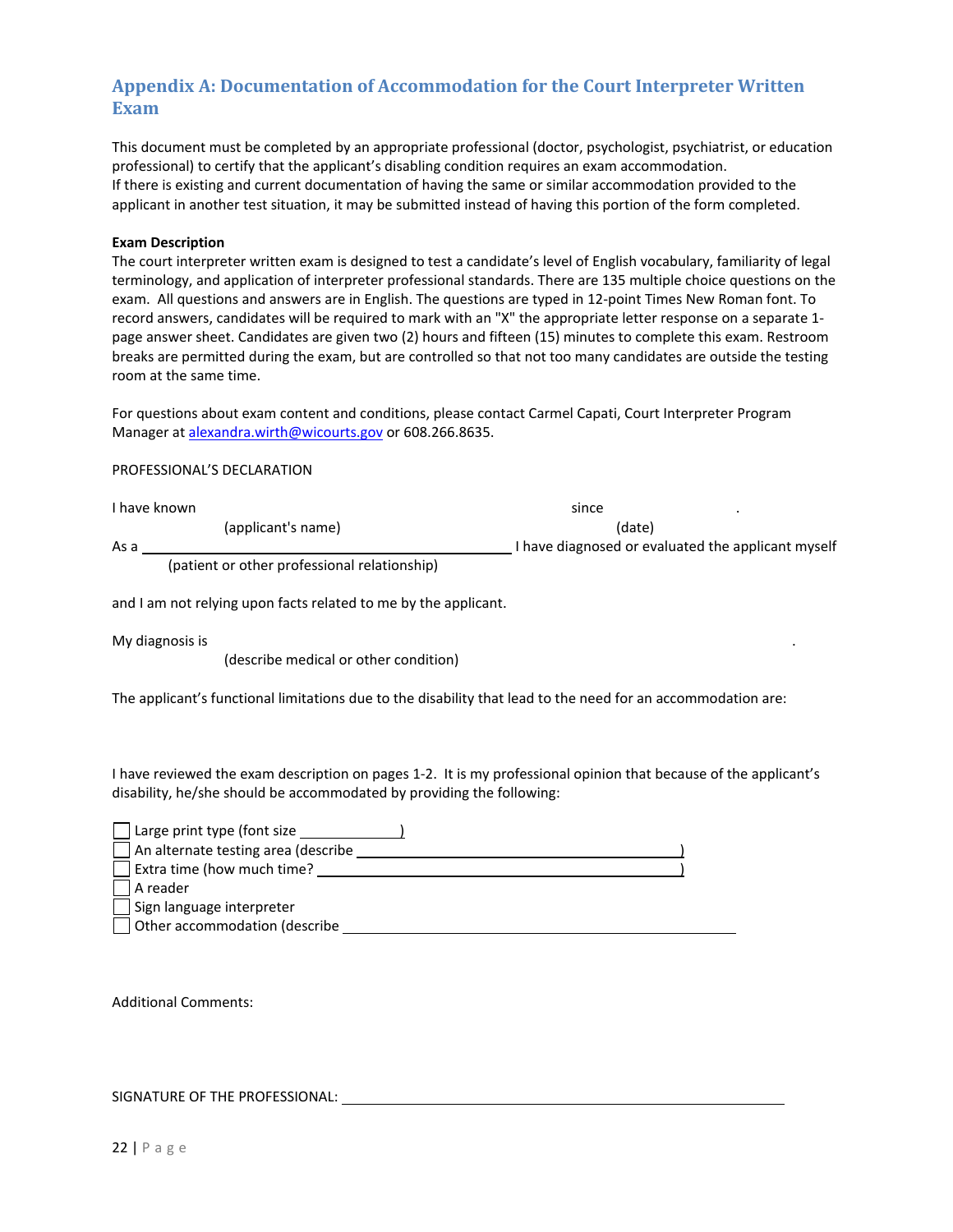TITLE OF THE PROFESSIONAL: <u>And the substitution of the protest of the state of the state of the state of the state of the state of the state of the state of the state of the state of the state of the state of the state of</u>

PRINTED NAME OF THE PROFESSIONAL: **We are also assessed that the property of the property of the property of the state of the property of the state of the state of the state of the state of the state of the state of the st** 

DATE: \_\_\_\_\_\_\_\_\_\_\_\_\_\_\_\_\_\_\_\_\_\_\_\_\_ TELEPHONE NUMBER:

Please return the original of this completed form at your earliest convenience to:

Director of State Courts Office of Court Operations 110 East Main Street, Suite #410 Madison, WI 53703-3328 Attn. Court Interpreter Program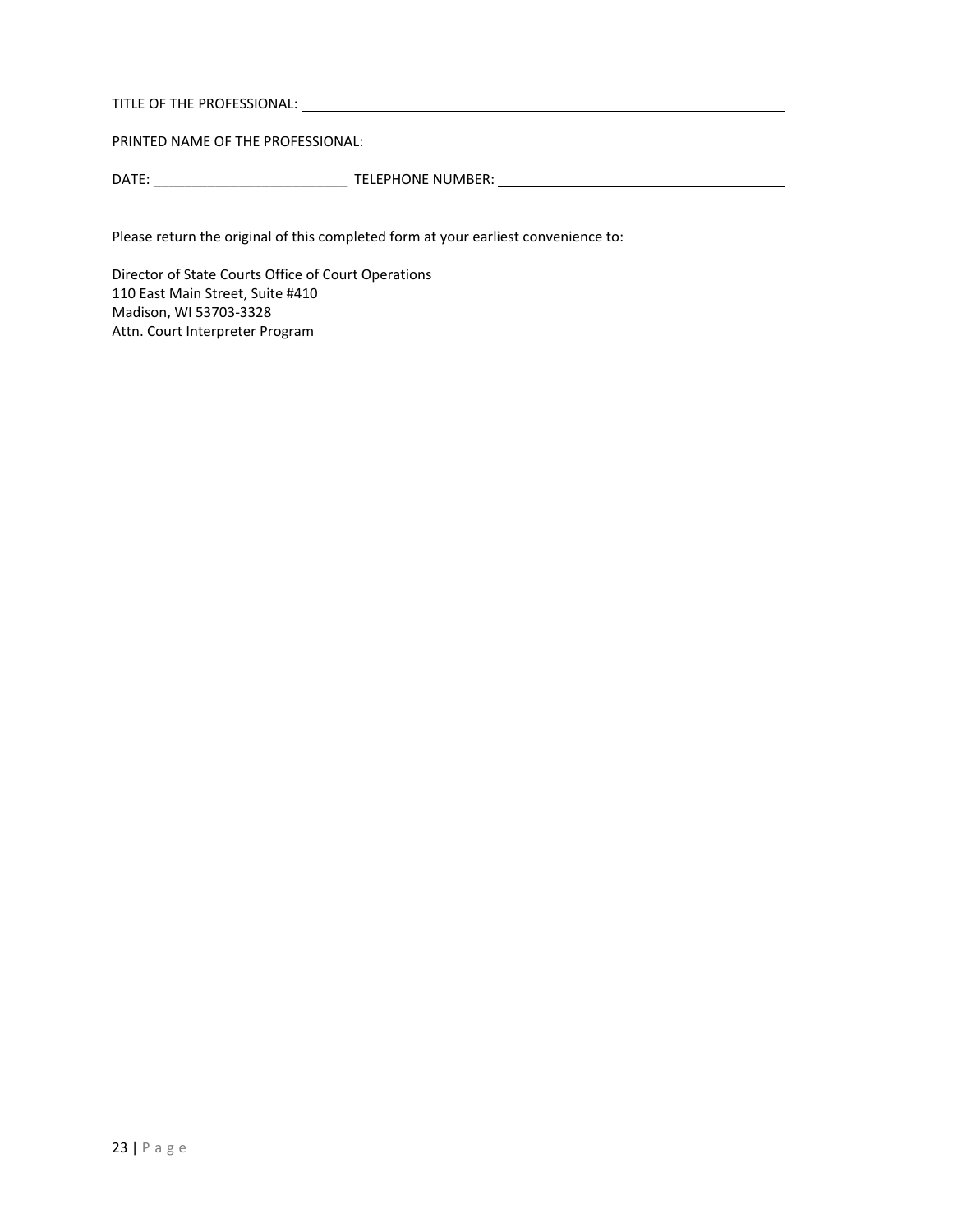## <span id="page-24-0"></span>**Appendix B: Documentation of Accommodation for the Court Interpreter Oral Exam**

This document must be completed by an appropriate professional (doctor, psychologist, psychiatrist, or education professional) to certify that the applicant's disabling condition requires an exam accommodation.

If there is existing and current documentation of having the same or similar accommodation provided to the applicant in another test situation, it may be submitted instead of having this portion of the form completed.

#### **Exam Description**

The court interpreter oral certification exam is designed to determine whether test-takers possess the minimum levels of language knowledge and fluency in both languages, and the ability to successfully render meaning from one language into another in each of the three modes of interpreting that are required of court interpreters. The three modes of interpreting are:

- Sight translation of documents;
- Consecutive interpreting; and
- Simultaneous interpreting.

Each portion of the exam is administered as follows:

*Sight Translation*: This part of the test simulates an interpreter reading (1) an English document aloud into the non-English language, and (2) a non-English document into English. Each of the two documents is approximately 225 words in length. After instructions are given, the candidate is allowed six minutes to complete the English document, and six minutes to complete the non-English document. The test taker's oral renditions are digitally recorded.

*Consecutive Interpreting***:** This is the appropriate form of interpreting for non-English speaking witnesses, and other question-answer situations. During this portion of the test, the test taker listens to an audio recording at normal conversational pace, and interprets English language questions (segments) into the foreign language, and foreign language answers (segments) into English. The test taker may ask to have two of the segments repeated. Candidates are encouraged to take notes to assist their memory. The consecutive script is 850-950 words in length. The test taker is given approximately twenty minutes to complete this portion of the exam, but the precise time depends on the actual number of words in the test version. The test taker's oral renditions are digitally recorded.

*Simultaneous Interpreting***:** Simultaneous interpreting occurs when a person interprets what someone is saying, at the same time they are saying it. This is the appropriate mode of interpreting for many situations interpreters encounter in the courtroom, for example, interpreting for defendants during hearings and trials. This part of the exam consists of an audio recording of a simulated attorney's opening or closing statement to a judge or jury. It is approximately 800 to 850 words in length, is recorded at an approximate speed of 120 words per minute, and is approximately seven minutes long. The test taker listens to the prerecorded English passage through over-the-ear headphones and, while listening, interprets aloud into the non-English language. The test taker's oral renditions are digitally recorded.

*Standard Testing Conditions*: The exam is given in its entirety, and typically takes less than one hour to complete. The exam is typically administered in a meeting room, and the test taker will take the exam in the presence of only one proctor.

For questions about exam content and conditions, please contact Alexandra Wirth, Court Interpreter Program Manager at [alexandra.wirth@wicourts.gov](mailto:carmel.capati@wicourts.gov) or 608.266.8635.